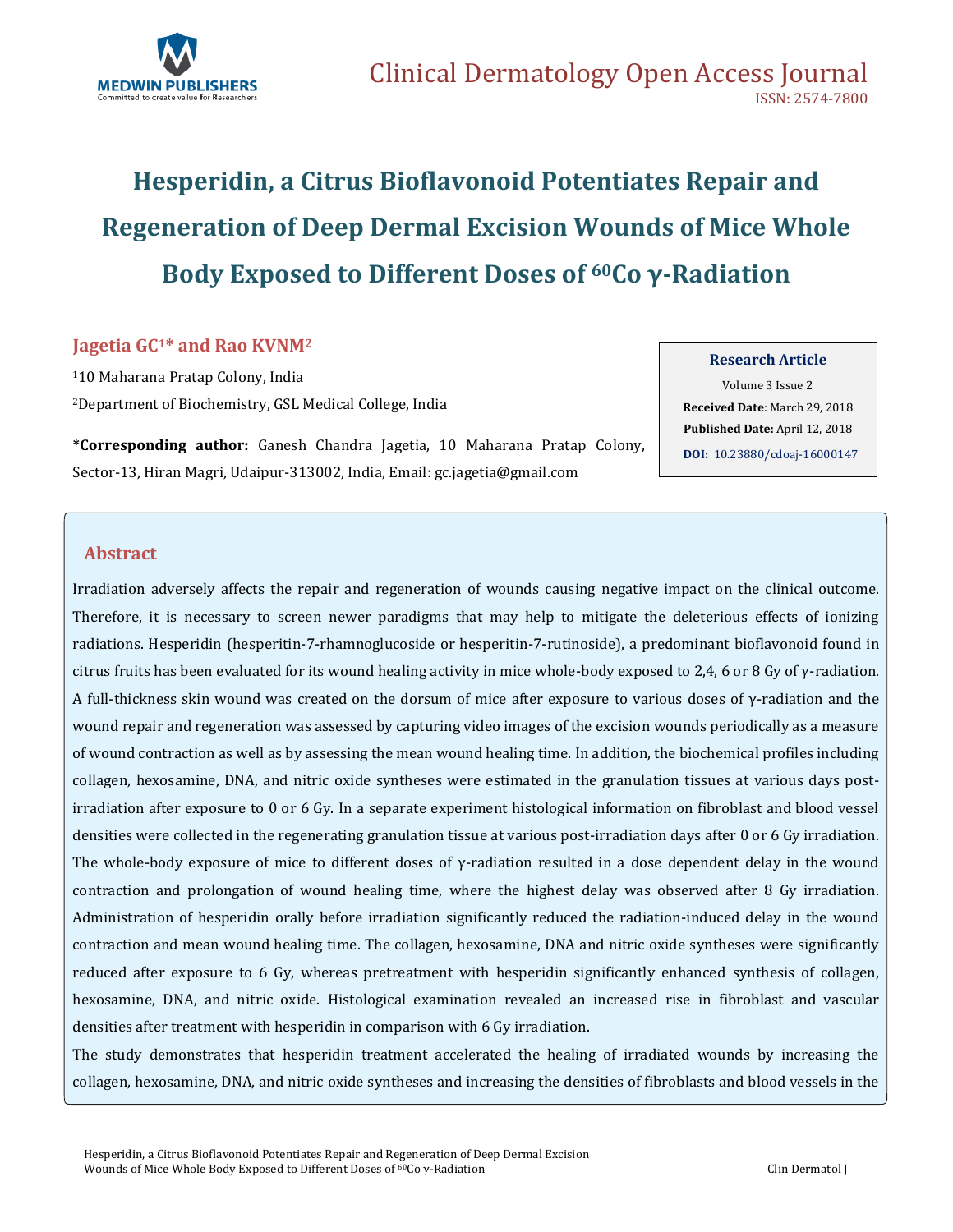regenerating wounds. The stimulation of a cascade of repair and regeneration processes by hesperidin could be a substantial therapeutic strategy in irradiated wounds.

**Keywords:** Mice; Hesperidin; Irradiation; Wound; Collagen

## **Introduction**

 Ionizing radiation has emerged as an important paradigm in medicine for diagnostic and therapeutic purposes. With the increase in terrorist activities worldwide, the possibilities for deliberate misuse of radioactive materials cannot be underrated [1]. The other possibility of inadvertent human exposure includes nuclear accidents, industrial uses of ionizing radiations, air travel, radon and radiation emanating from cosmos. The acute radiation exposure resulting from any of these sources could cause combined injuries in the form of superimposed skin wounds and/or burn injury, which may lead to serious clinical problems not encountered by most military and civilian physicians. Combined injuries act synergistically, leading to higher morbidity and/or mortality than the radiation injury alone would have produced [2-6]. Interaction of ionizing radiation with wounded tissue disrupts normal responses to injury leading to a protracted recovery period. Irradiation also produces multiple negative effects on the wound healing processes that include inhibition of inflammatory reactions, connective tissue proliferation, formation and maturation of granulation tissue, transcription of collagen mRNAs, secretion of collagen, neovascularization and a host of other processes involved in wound repair and regeneration [7-11].

 There have been several attempts to alleviate the radiation-induced delay in wound healing and accelerate the repair and regeneration of irradiated excision wounds. Supplemental vitamin A has been reported to reduce the acute radiation-induced defect in wound healing by aggrandizing the early inflammatory reactions in the wound and increasing the number of monocytes and macrophages at the wound site [12]. Certain radioprotective compounds like mercaptoethylamine, serotonin and WR-2721 have also been found to be useful in combined injuries [13]. Several growth factors and antimicrobial agents have been explored in animal models as potential options to improve wound healing in radiation damaged skin [14-16]. Some of the studies have shown that autologous non-irradiated fibroblasts, bacterial cellulose impregnated membranes, and poviargol accelerate the repair and regeneration of irradiated wounds [17,18]. Phenytoin sodium, vitamin A, C and curcumin have been reported to inhibit radiationinduced defects in wound healing, [3,5,12,19-23]. *Nigella sativa* extract has been reported to enhance the healing of irradiated deep dermal wound [11]. Ascorbic acid and curcumin have been found to accelerate the repair and regeneration of excision wounds of mice exposed to different doses of γ-radiation [20-23].

 Despite a plethora of basic research in potential therapies and prophylaxis of irradiated wounds, use of nutraceuticals for wound repair and regeneration of irradiated wounds did not receive a greater attention. This indicates that use of nutraceuticals in wound healing need to be explored for their ability to enhance wound repair and regeneration of irradiated wounds. Since wound-healing deformities cause great physical and psychological stress to affected patients and is extremely expensive to treat, the use of nutraceuticals in the reconstruction of irradiated wounds seems to be an attractive proposition, because, they are non-toxic, consumed daily, have wide acceptability, better tolerance, more economic and can be safely manipulated for human use [24-26].

 Hesperidin (hesperitin-7-rhamnoglucoside or hesperitin-7-rutinoside), a predominant bioflavonoid, has been reported to be anti-inflammatory, analgesic, antihypertensive, diuretic antibacterial and antiviral in various study systems [27-30]. Hesperidin helps in plant defense. The orange juice containing pulp is richer in the hesperidin than the juice without pulp. Sweet oranges (*Citrus sinensis*) and tangelos contain larger amount of hesperidin [31]. Hesperidin has been reported to act as an antioxidant, anti-inflammatory, and free radical scavenging agent. It has antiulcer activity and it also suppresses selected cytochrome p450 enzymes [28,32,33]. Hesperidin regulates the capillary permeability and increases their strength [34]. It assists vitamin C in keeping collagen, the intercellular "*cement*" in healthy condition; and is essential for the proper absorption and use of vitamin C. It prevents vitamin C from being destroyed in the body by oxidation; beneficial

Jagetia GC and Rao KVNM. Hesperidin, a Citrus Bioflavonoid Potentiates Repair and Regeneration of Deep Dermal Excision Wounds of Mice Whole Body Exposed to Different Doses of 60Co γ-Radiation. Clin Dermatol J 2018, 3(2): 000147.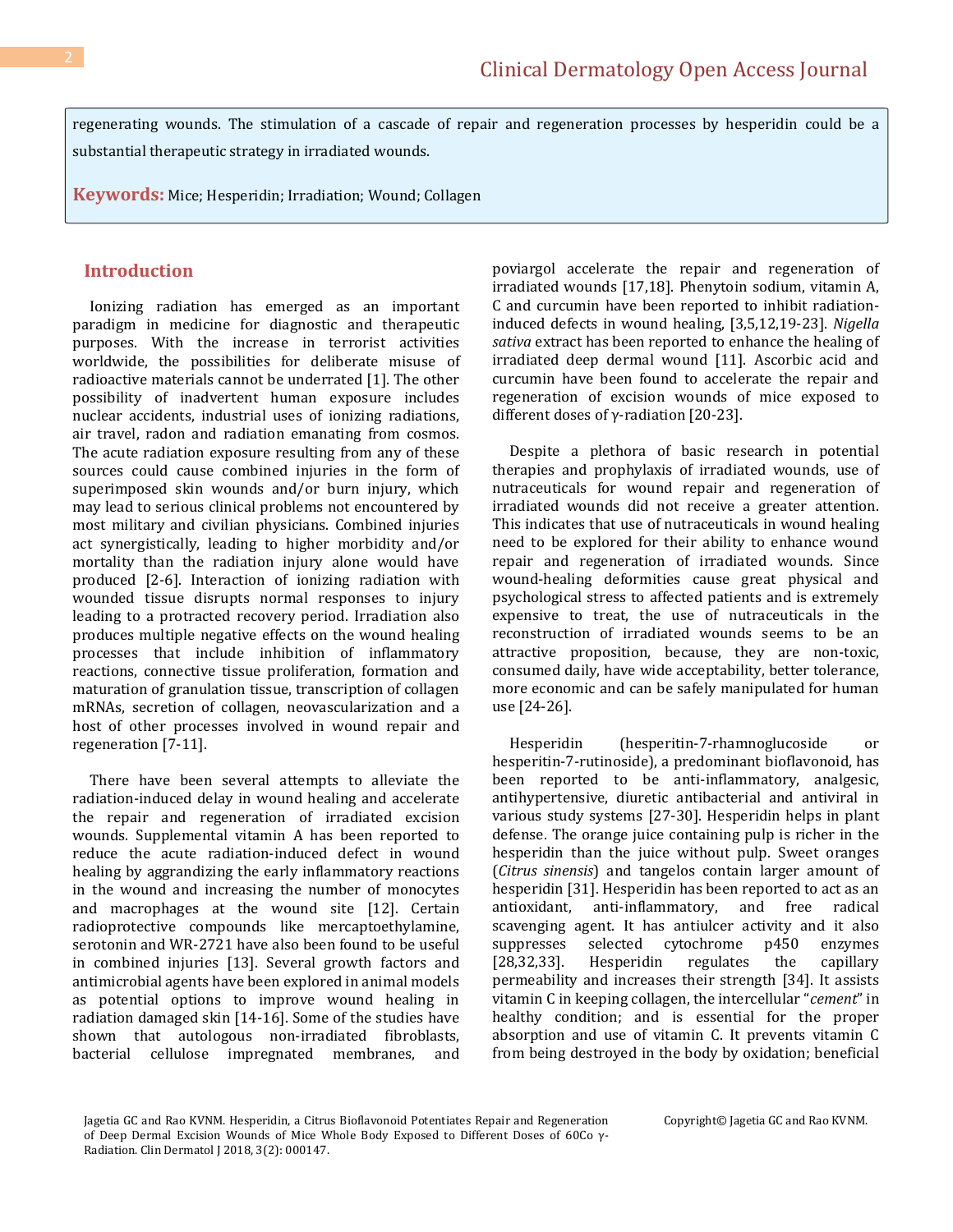in hypertension; helps reduce hemorrhages and in conditions of ruptured capillaries and connective tissues and protects against infections [35]. Hesperidin has been reported to be anti-allergenic, anti-hypotensive, antiinflammatory, anti-cancerous, anti-microbial, and improves cognitive depression [36-38]. Hesperidin has been found to reduce cholesterol levels in humans and retard bone loss [39,40]. The sub chronic administration of 5% hesperidin for 13 weeks has been found to be nontoxic in mice [41]. The micronized flavonoid fraction, of 90% diosmin and 10% hesperidin has been reported to offer protection against reactive oxygen radicals both *in vivo* and *in vitro* and it has been found to be effective in the healing of clean and infected wounds, both orally and topically [42-44]. Hesperidin has been found to be nontoxic in animals and humans [33,45,46]. The pleotropic properties of hesperidin stimulated us to obtain an insight into the effect of hesperidin in mice exposed to different doses of whole-body γ-radiation and inflicted with deep dermal excision wound as an additional trauma.

## **Materials and Methods**

 The animal care and handling were done according to the guidelines of the World Health Organization, Geneva and the INSA (Indian National Science Academy, New Delhi). Generally, eight to ten-week old Swiss albino mice of either sex weighing 30 to 36 g were procured from an inbred colony maintained under the controlled conditions of temperature ( $23\pm2\degree$ C), humidity ( $50\pm5\%$ ) and light (12 h of light and dark, respectively). The animals were allowed free access to sterile food (50% cracked wheat, 40% Bengal gram, 4% milk powder, 4% yeast powder, 0.75% sesame oil, 0.25% cod liver oil, and 1% salt) and water. Four animals were housed in a polypropylene cage containing sterile paddy husk (procured locally) as bedding throughout the experiment. The study was approved by the institutional animal ethical committee of the Kasturba Medical College, Manipal, India, where the study was performed.

### **Preparation of Drug and Mode of Administration**

 Hesperidin (HPD) was procured from Acros Organics, Geel, Belgium. The required amount of (HPD) was suspended in 1% carboxymethylcellulose (CMC) and the animals were administered with 0.01 ml/g b. wt. of CMC or HPD orally.

#### **Experimental Protocol**

The animals were divided into two groups as follows: - **CMC+irradiation:** The animals of this group received 0.01ml/g body weight of CMC before irradiation. **HPD+irradiation:** The animals of this group were administered with 100 mg/kg body weight of hesperidin

**Irradiation**

before irradiation.

 One hour after the administration of CMC or hesperidin, each animal was transferred into a specially designed well-ventilated acrylic restrainer and whole body of the animals was exposed to 0, 2, 4, 6 or 8 Gy of  $γ$ rays delivered at a dose rate of 1.35 Gy/min from a 60Co Teletherapy source (Theratron, Atomic Energy Agency, Ontario, Canada).

## **Production of Full-Thickness Skin Wound**

 The fur of the dorsum (below the rib cage) of each animal was cleared with the help of a cordless electric mouse clipper (Wahl Clipper Corporation, Illinois, USA) before exposure to radiation and a full-thickness skin wound was produced on the dorsum (below the rib cage) of the animal as described earlier [33] within ten minutes of irradiation. Briefly, the animals were anesthetized and the skin of the entire body was cleaned and decontaminated by wiping the whole body with sterillium (Bode Chemical, Germany) disinfectant solution. The cleared dorsal surface of the skin was marked with a sterile circular (15-mm-diameter) stainless steel stencil. A full-thickness wound was created by excising the skin flap including *panniculus carnosus* in an aseptic environment using sterile scissors and forceps. Each wounded animal was housed in a separate sterile polypropylene cage until complete healing of the wound.

**Wound contraction:** The wound contraction was monitored by capturing the video images of each fullthickness wound with a CCD (charged coupled device) camera connected to a computer [21-24]. The first image of each wound from different groups was obtained one day after wounding, and it was considered as day one. The subsequent images were captured on 3, 6, 9, 12 and 15 days post-irradiation. The wound area was calculated using Auto CAD R14 (Autodesk Inc., San Rafael, CA) software. Eight animals were used for each irradiation dose in each group and a total of eighty animal were used for this experiment.

Jagetia GC and Rao KVNM. Hesperidin, a Citrus Bioflavonoid Potentiates Repair and Regeneration of Deep Dermal Excision Wounds of Mice Whole Body Exposed to Different Doses of 60Co γ-Radiation. Clin Dermatol J 2018, 3(2): 000147.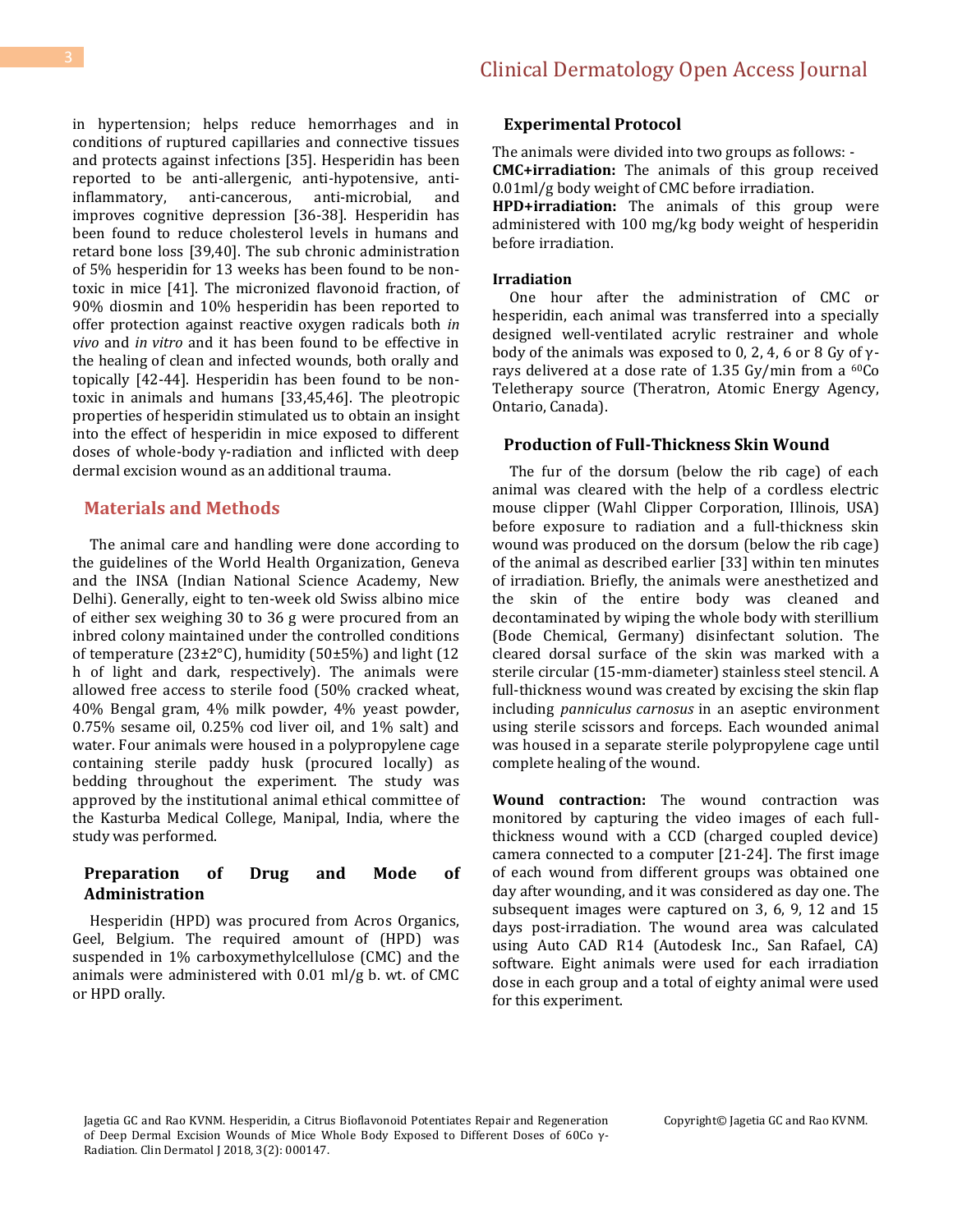**Mean wound healing time:** A separate experiment was carried out to estimate the mean wound healing time where grouping and other conditions remained exactly similar to that described above except that all the wounded animals in each group were monitored until complete healing of wounds and the day at which each wound healed was recorded. The mean of all the days were considered as mean wound healing time (MHT) and expressed in days. Eight animals were used for each irradiation dose in each group and a total of eighty animals were used for this experiment.

#### **Biochemical Studies**

 A separate set of experiments was undertaken to study the alteration in the various biochemical profiles of regenerating excision wound after exposure to 0 or 6 Gy whole-body  $\gamma$ -radiation and their modulation by hesperidin. Grouping of animals and production of wounds were essentially similar to that described in experimental protocol section, except that the whole-body of the animals was exposed to 0 or 6 Gy  $\gamma$ -radiation. Wound biopsies were collected on 4, 8 and 12 days postirradiation and the tissue samples were stored at –70°C until analysis. The estimation for collagen, hexosamine, DNA and nitrite syntheses were carried out as follows: -

**Collagen:** As an indication of total collagen content, hydroxyproline concentration was determined as described earlier [47]. The weighed granulation tissue was hydrolyzed in 6 N HCl for 3 h at 130°C, neutralized (pH 7) with 2.5 N NaOH and diluted with Milli-Q water (18  $\Omega$ ). The diluted solution was mixed with chloramine-T reagent and incubated for 20 min at room temperature. This was followed by the addition of freshly prepared  $\rho$ dimethylamino-benzaldehyde (Ehrlich's reagent) solution and incubation for 15 min at 60°C. The absorbance of each sample was recorded at 550 nm using a double beam UVvisible spectrophotometer (Shimadzu UV-260, Shimadzu Corp., Tokyo, Japan). The amount of hydroxyproline was determined by comparing the absorbance of samples with a standard curve. Total collagen from hydroxyproline analysis was determined by multiplying with a factor of 6.94. The collagen contents in granulation tissue have been expressed as mg/g dry tissue weight. Six animals were used in each group at each interval.

**Hexosamine:** Hexosamine contents of granulation tissues were estimated as described earlier with minor modifications [22]. Briefly the preweighed amount of granulation tissue was hydrolyzed in 6N HCl for 8 h at 98°C, neutralized to pH 7 with 4 N NaOH and further diluted with Milli-Q water. It was mixed with acetyl acetone and heated up to 96°C for 40 min. The resultant mixture was cooled, and 96% ethanol and p-dimethylamino-benzaldehyde solution (Ehrlich's reagent) were added, then thoroughly mixed, and kept at room temperature for 1 h. The absorbance was measured at 530 nm using a double beam UV-visible spectrophotometer. The quantity of hexosamine was determined by comparing with a standard curve. Hexosamine contents have been expressed as mg/g dry tissue weight. Six animals were used in each group at each interval.

**DNA synthesis:** The DNA contents in the granulation tissue/s were measured by the method of Richards [48]. A known amount of dry granulation tissue was homogenized in 5% TCA and centrifuged. The pellets were washed with 10% TCA, resuspended in 5% TCA, incubated at 90°C for 15 min and centrifuged again. The resultant supernatant was collected for the determination of DNA content. The DNA was hydrolyzed with 60% perchloric acid at 80°C for 20 min and Burton's diphenylamine reagent was added and left for incubation at room temperature overnight. Next day, 95% ethanol was added and absorbance was read at 600 nm using a double beam UV-visible spectrophotometer. The amount of DNA was determined by comparing with a standard curve and has been expressed as mg/g dry tissue weight. Six animals were used in each group at each interval.

**Nitric oxide:** The stable end products of NO biosynthesis were measured by estimating both nitrite and nitrate levels in the granulation tissue of wounds. Briefly, the preweighed amount of granulation tissue was homogenized in hypotonic saline and centrifuged. Nitrite concentrations were determined with Griess reagent. The supernatant was mixed with freshly prepared Griess reagent (0.1% NEDD, 1% sulphanilamide and 5% phosphoric acid in a 1:1:1 ratio), incubated at 37°C for 30 min and the absorbance was recorded at 543 nm using a double beam UV-visible spectrophotometer. Sodium nitrite was used as a standard. Nitrite levels were expressed in terms of µM/100 mg dry tissue weight. Nitrate concentrations were quantified using nitrate reductase assay. Briefly, 0.275 mg/ml of β-NADPH in imidazole buffer (pH 6.8), 0.41 U/ml nitrate reductase and test solutions were mixed. Griess reagent was added to this mixture, incubated at 37°C for 30 min and the absorbance was measured at 543 nm. Sodium nitrate was used as standard. Nitrate levels were expressed in terms of mM/g dry tissue weight. Six animals were used in each group at each interval, and a total of 72 animals were used for this estimation.

Jagetia GC and Rao KVNM. Hesperidin, a Citrus Bioflavonoid Potentiates Repair and Regeneration of Deep Dermal Excision Wounds of Mice Whole Body Exposed to Different Doses of 60Co γ-Radiation. Clin Dermatol J 2018, 3(2): 000147.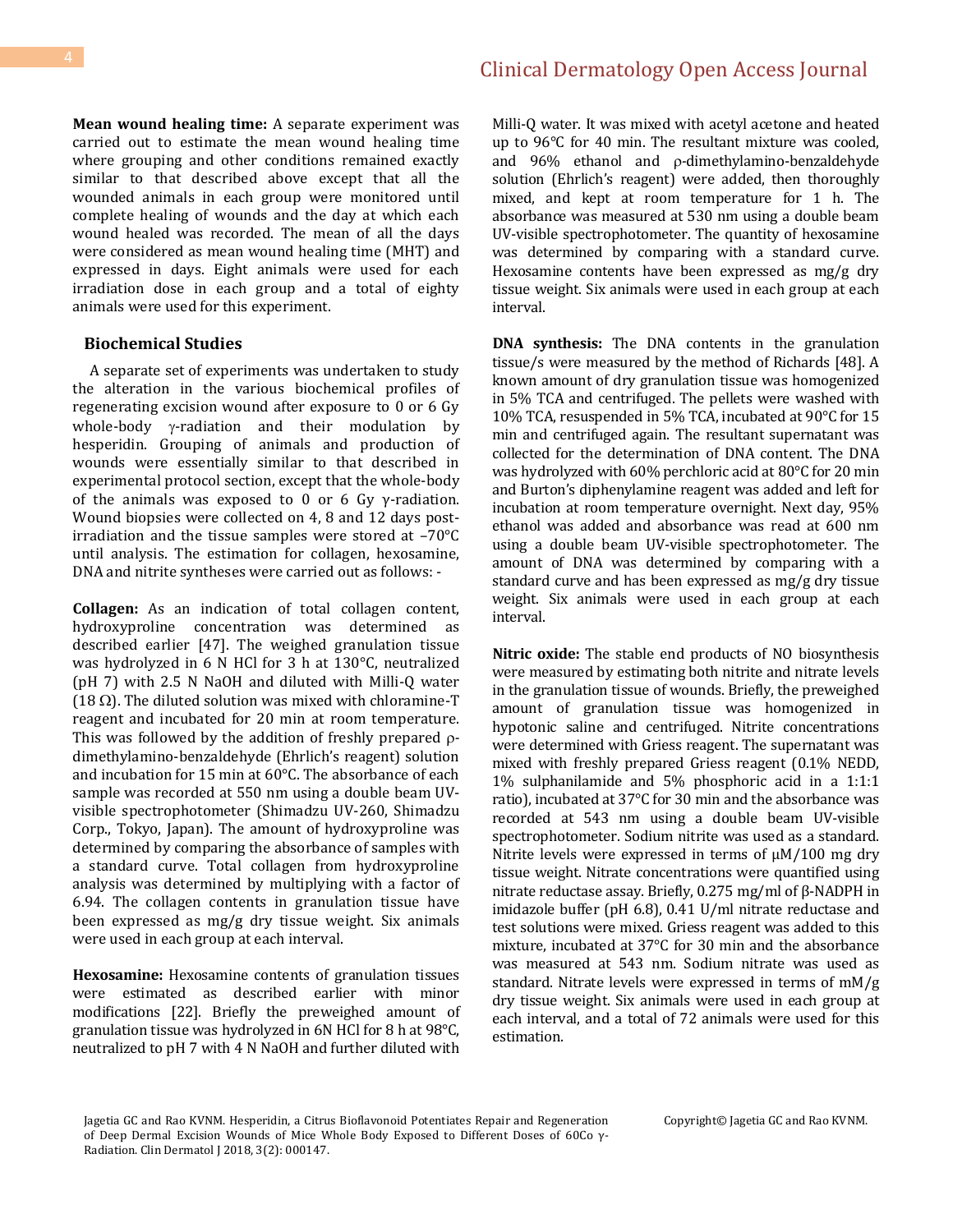### **Histological Studies**

 A separate experiment was conducted to evaluate the histological alterations during wound healing after exposure to 0 or 6 Gy whole-body γ-radiation. Grouping of animals and production of wounds were carried out as described in experiment 1, except that the whole-body of the animals was exposed to 0 or 6 Gy  $\gamma$ -radiation. The cross sectional full thickness skin biopsies from each group were collected at 4, 8 and 12 days post-irradiation. The samples were fixed in 10% buffered formalin, passed through different grades of alcohol in order to ensure complete dehydration and were embedded in paraffin wax. Medial samples were sectioned  $(5 \mu m)$ perpendicular to the surface, starting from the center of the wound and stained with haematoxylin and eosin. Sections were assessed in a blinded fashion under light microscope using a planimeter for fibroblast proliferation, and neovascularization. Two areas in each section were counted for neo-vascularization and fibroblast proliferation. The elongated or spindle shaped cells with purple nuclei and pink cytoplasm were identified as fibroblasts and scored. Blood vessels that are conspicuous with haematoxylin and eosin stains were scored for vascular repopulation studies. Three animals were used for each irradiation dose in each group and a total of thirty-six animal was used for this experiment.

#### **Analysis of Data**

 Statistical significance between the treatment groups was determined using one-way ANOVA and student's 't' test. The Solo 4 Statistical Package (BMDP Statistical Software Inc., Los Angeles, CA, USA) was used for data analysis. All data are expressed as mean ± SEM (Standard error of mean).

#### **Results**

 The results are expressed as wound contraction, mean wound healing time, contents of collagen, hexosamine, DNA, nitrate and nitrite and fibroblast and vascular densities in Figures 1-7.

#### **Wound Contraction**

 Periodic computation of wound contraction by measuring the wound area can provide a good measure of wound healing. Area of each wound at a specific time has been expressed as the percentage of its original size on day one. The mean corresponding area of wound for each group was plotted as a function of days after wounding. Wound contraction progressed with time and a steady contraction of the excision wound was discerned in both the CMC+Sham-irradiation and HPD+Sham-irradiation groups (0 Gy). Hesperidin treatment resulted in a significant enhancement in wound contraction at 3 ( $p < 0.005$ ), 6 ( $p <$ 0.05) and 9 ( $p < 0.05$ ) day post-irradiation compared to CMC+Sham-irradiation group (Figure 1). Furthermore, CMC+Sham-irradiation group showed formation of scab whereas no scab formation was observed for HPD+Shamirradiation group.

 Whole-body exposure of mice resulted in a dose dependent delay in wound contraction (Figure1). Exposure of animals to 2 or 4 Gy, delayed wound contraction (Figure 1) accompanied by an early formation of scab in wounds when compared to the CMC+Sham-irradiation group. However, the difference in wound contraction between CMC+Irradiation and CMC+Sham-irradiation group was statistically non-significant. Exposure of animals to 6 or 8 Gy significantly delayed wound contraction at all the postirradiation times studied (Figure 1). A significant retardation in wound contraction was observed after exposure to 6 or 8 Gy when compared to CMC+Shamirradiation group (Figure 1).

 Hesperidin treatment prior exposure to 2, 4 or 6 Gy irradiation in HPD+Irradiation group resulted in a significant rise in the contraction of wounds at  $3$  ( $p < 0.005$ ), 6 (p < 0.05) and 9 (p < 0.05) day post irradiation, when compared to CMC+Irradiation group (Figure 2) and the scab formation was very thin, especially at 2 and 4 Gy irradiation. Hesperidin treatment prior to 8 Gy irradiation resulted in a significant contraction of the wound only at day  $3 (p < 0.05)$ post-irradiation (Figure 2).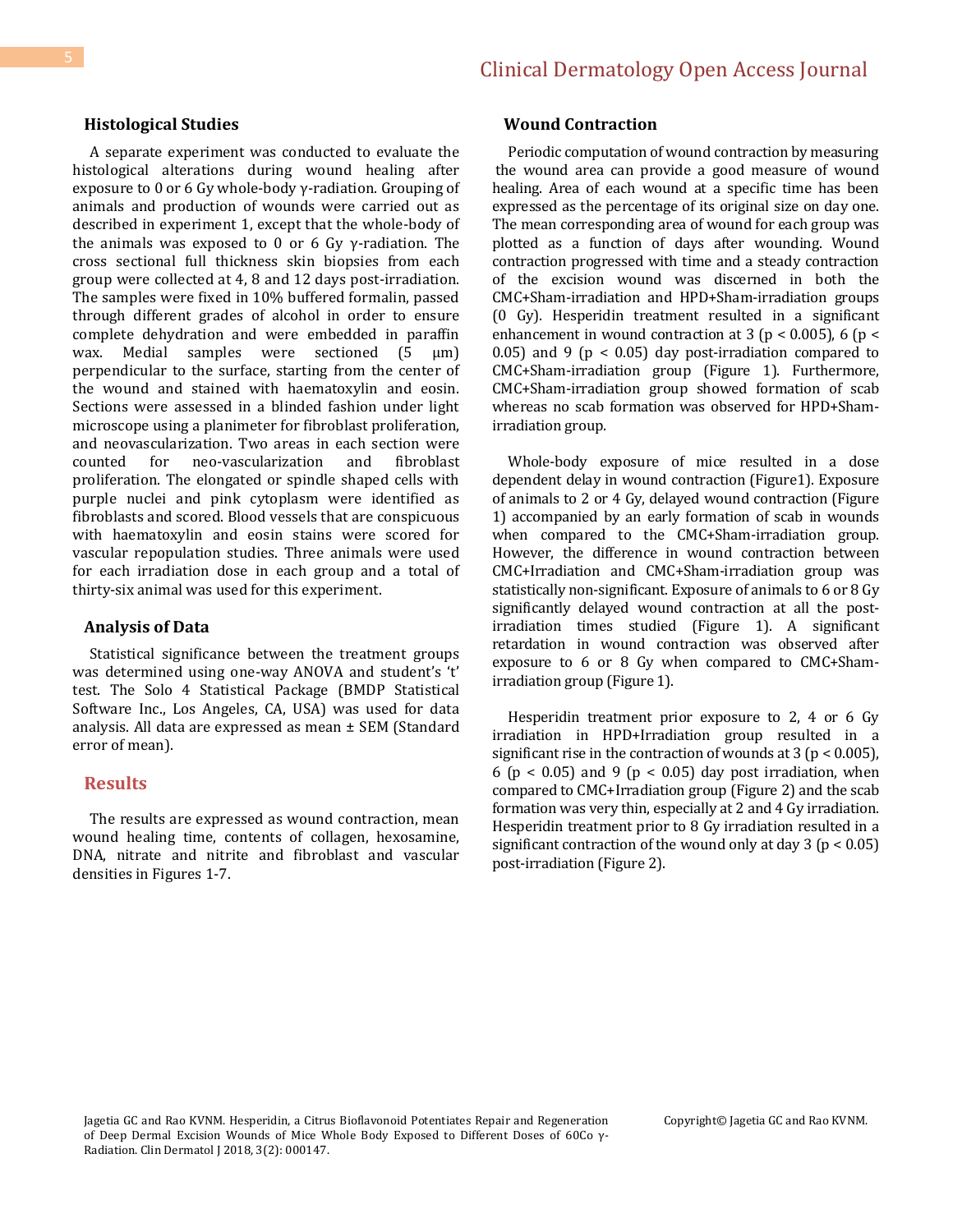

Figure 1: Effect of hesperidin treatment on the contraction of wound with time in mice exposed to various doses of whole-body y-radiation. Squares: CMC+Sham-irradiation; Circles: CMC+Irradiation; Triangles: HPD+Sham-irradiation and Stars: HPD+ Irradiation. Upper left: 2 Gy; Upper right: 4 Gy; Lower left: 6 Gy and Lower right: 8 Gy.

Jagetia GC and Rao KVNM. Hesperidin, a Citrus Bioflavonoid Potentiates Repair and Regeneration of Deep Dermal Excision Wounds of Mice Whole Body Exposed to Different Doses of 60Co γ-Radiation. Clin Dermatol J 2018, 3(2): 000147.

Copyright© Jagetia GC and Rao KVNM.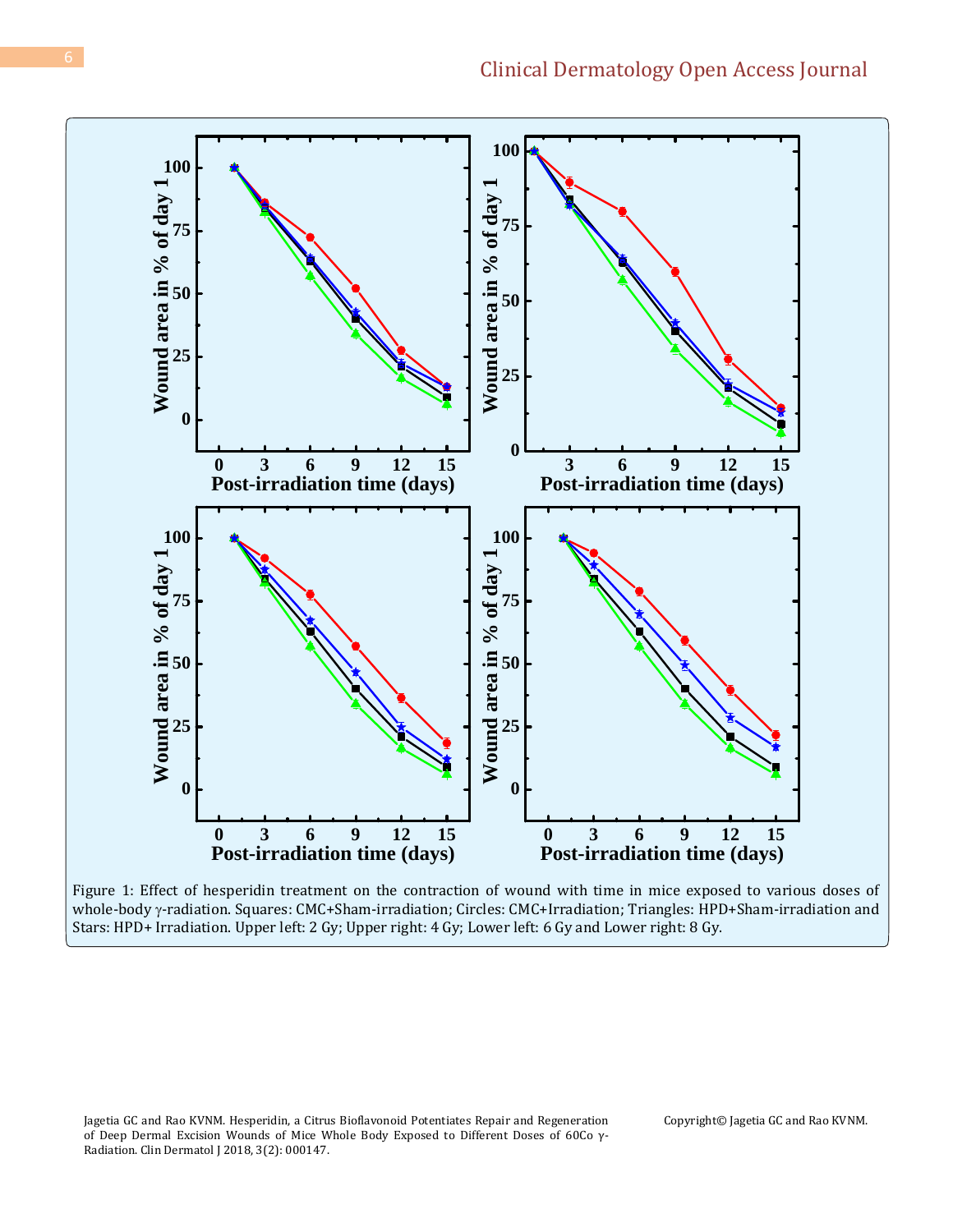

Figure 2: Effect of hesperidin treatment on the contraction of wound with time in mice exposed to various doses of whole-body  $\gamma$ -radiation. Squares: CMC+Irradiation 3 day; Circles: HPD+Irradiation 3 day; Triangles: CMC+Irradiation 6 day; Diamonds: HPD+ Irradiation 6 day; Stars: CMC+Irradiation 9 day and Pentagons: HPD+ Irradiation 9 day post wounding.

#### **Mean Wound Healing Time**

 The complete closure of wounds was observed on 18.7±0.61 days post-irradiation in CMC+Sham-irradiation group, whereas oral administration of mice with hesperidin resulted in a significant decline in MHT (16.2  $\pm$  0.36 day post-irradiation) in the HPD+Sham-irradiation group (Figure 3). The whole-body exposure of mice to different doses of γ-radiation delayed the complete closure of wounds in a dose dependent manner as a result the mean wound healing time was also increased in CMC+ Irradiation group when compared with the CMC+Sham-irradiation group (Figure 3). A mean wound healing time of  $20.5 \pm 0.29$ ,  $21.8 \pm 0.29$ ,  $23.3 \pm 0.49$  and  $25.5 \pm 0.33$  days was observed for 2, 4, 6 and 8 Gy, respectively in CMC+Irradiation group (Figure 3). The oral administration of 100 mg/kg of hesperidin to mice before irradiation to various doses of γradiation accelerated the healing of irradiated excision wounds, as a result there was a reduction in the mean wound healing time and a mean wound healing time of  $19 \pm$ 0.28, 20.6  $\pm$  0.3, 21.5  $\pm$  0.26 and 24.6  $\pm$  0.47 days was observed for 2, 4, 6 and 8 Gy, respectively in HPD+Irradiation group (Figure 3). This improvement in wound healing time was statistically significant ( $p < 0.05$ ) for 2 ,4 and 6 Gy, respectively in HPD+Irradiation group. However, this enhancement in wound healing in HPD+Irradiation group was non-significant for 8 Gy irradiation (Figure 3).



Figure 3: Effect of hesperidin treatment on the progression of mean wound healing time in mice exposed to various doses of whole-body  $\gamma$ -radiation.

\*p < 0.01 when carboxy methylcellulose groups are compared to hesperidin groups.

CMC: Carboxy methylcellulose; HPD: Hesperidin; SIR: Sham-irradiation; IR: Irradiation.

## **Biochemical Studies**

 The amount of hydroxyproline is an index of collagen content and is also a measure of neo-collagen synthesis. A maximum synthesis of collagen was observed at day 8 post-irradation indicated by the highest hydroxyproline contents in CMC or HPD+Sham irradiation groups; thereafter, synthesis of collagen remained almost unaltered in both the groups. Irradiation of animals to 6 Gy resulted in a drastic drop in the collagen synthesis at all post-irradiation times, which was statistically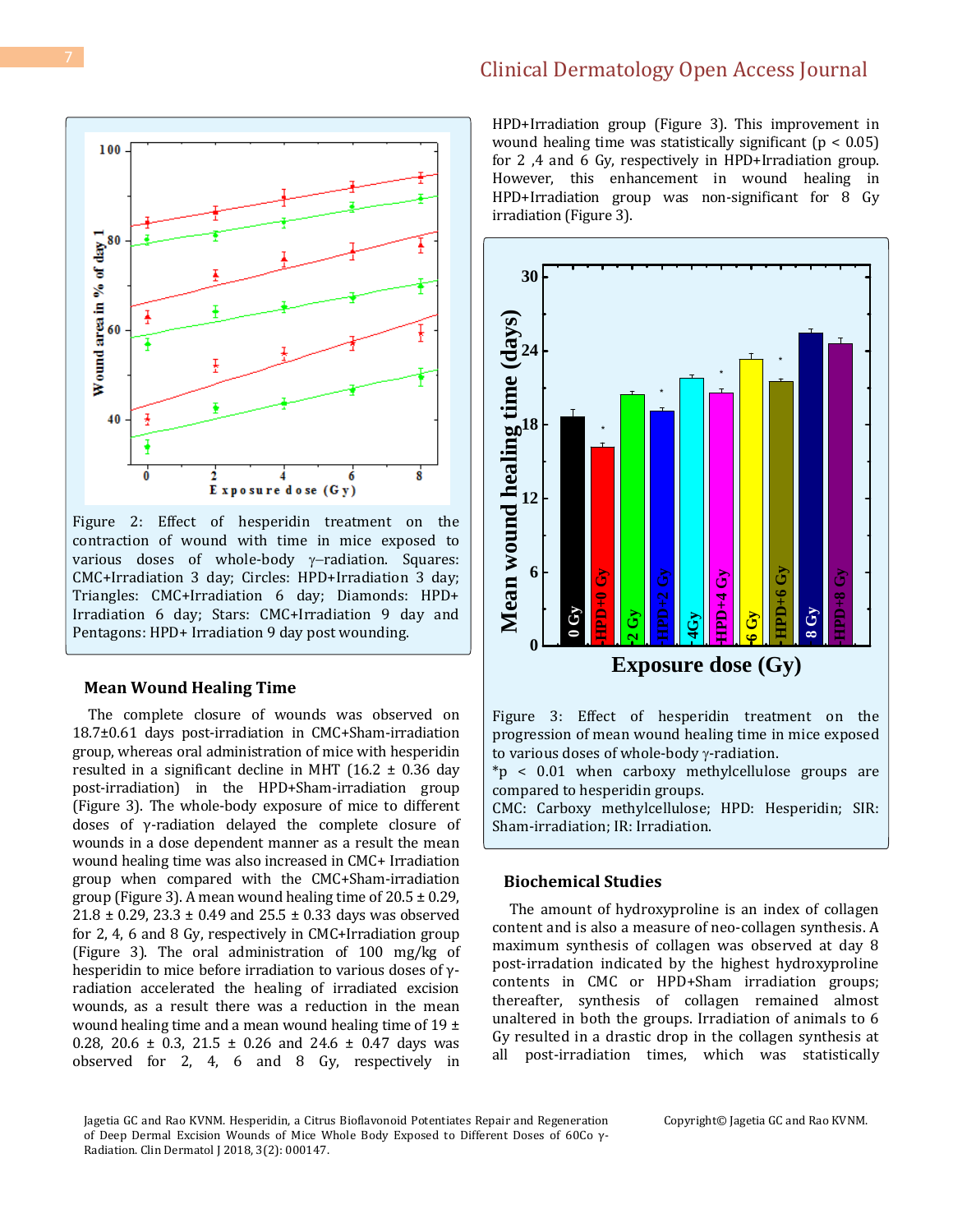significant when compared to the CMC+Sham irradiation group (Figure 4). Despite this decline in collagen synthesis, a maximum synthesis of collagen was observed on day 8 after wounding in the CMC+Irradiation group; thereafter a nadir in the formation of new-collagen was reached at 12 days post-irradiation (Figure 4). The pattern of collagen synthesis was similar in

HPD+Irradiation group, except that the treatment of mice with 100 mg/kg hesperidin before 6 Gy irradiation resulted in a significant elevation in collagen synthesis when compared to the concurrent CMC+Irradiation group (Figure 4). Pretreatment with hesperidin could not restore the level of collagen to normal even by day 12 post-irradiation.



 Hesperidin treatment alone increased hexosamine, the ground substratum for collagen synthesis on day 4 post irradiation, which continued to rise up to day 8 postirradiation and declined thereafter when compared to non-irradiated control (0 Gy). Irradiation of animals to 6 Gy caused a significant decline in the hexosamine contents at all post-irradiation days in CMC+Irradiation group. Despite this reduction, the hexosamine contents were maximum on day 8 post-irradiation in this group (Figure 4). The pattern of hexosamine synthesis was similar in the HPD+Irradiation group, except that the hexosamine synthesis was significantly higher at all post-irradiation days when compared to concurrent CMC+Irradiation group (Figure 4).

 The increase in DNA contents of treated wounds indicates hyperplasia of cells. Exposure of animals to 6 Gy resulted in a drastic reduction in the DNA contents in the granulation tissue at day four, that showed a sudden surge on day 8 and declined thereafter on day 12 postirradiation, however it was higher than that of day 4 postirradiation (Figure 5). Oral administration of HPD before 6 Gy irradiation significantly increased the DNA synthesis on day 4 by 1.5 times of CMC+Irradiation group and continues to increase up to day 4 where a maximum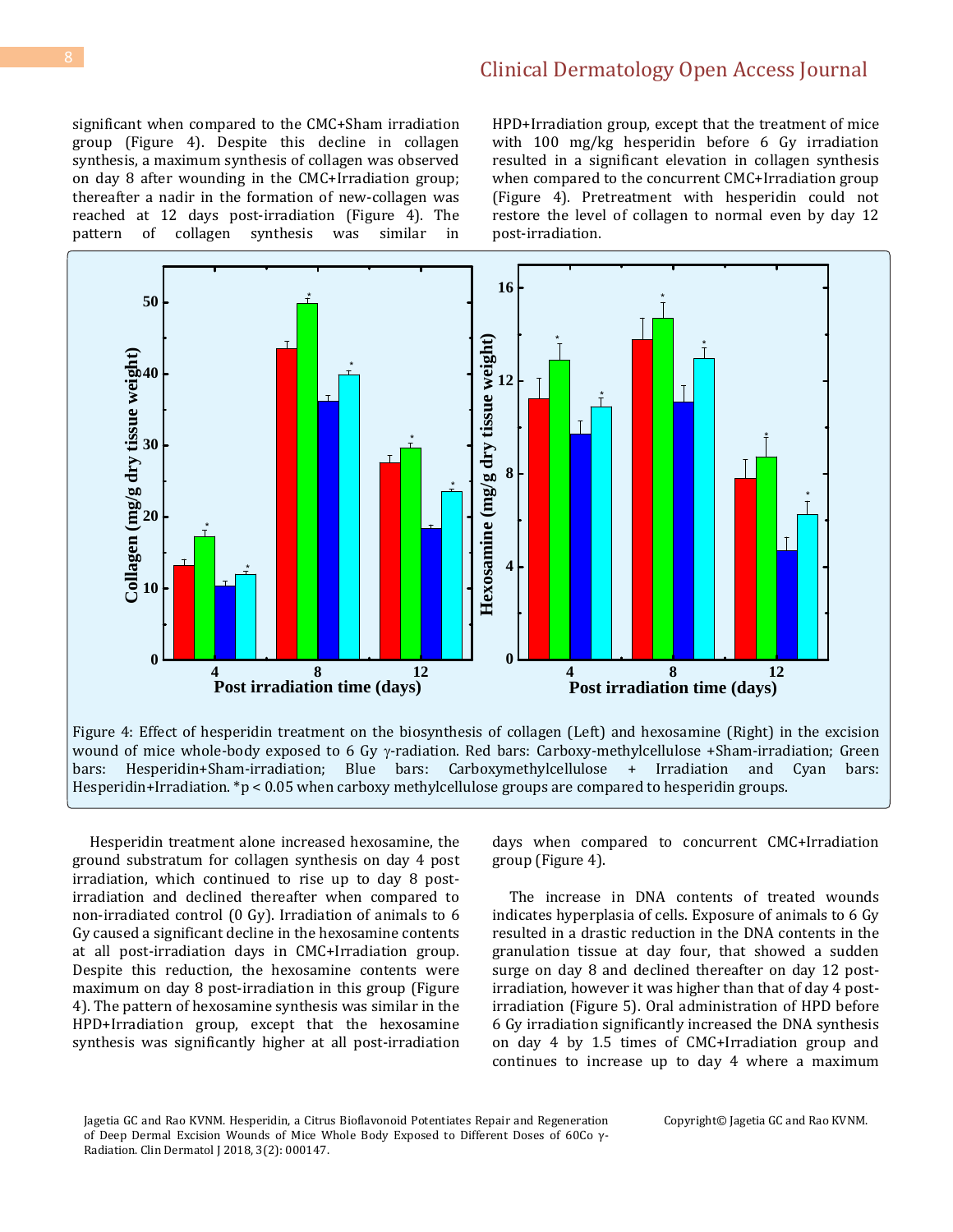synthesis of DNA was observed. Thereafter the synthesis of DNA declined however it was higher than that of day 4 post-irradiation (Figure 5).



Figure 5: Effect of hesperidin treatment on the biosynthesis of DNA in the excision wound of mice wholebody exposed to  $6$  Gy  $\gamma$ -radiation. Red bars: Carboxymethylcellulose+Sham-irradiation; Green bars: Hesperidin+Sham-irradiation; Blue bars: Carboxy methylcellulose + Irradiation and Cyan bars: Hesperidin +Irradiation.

\*p<0.05 when carboxy methylcellulose groups are compared to hesperidin groups.

 End products of NO synthesis, nitrite and nitrate were elevated as early as 4 day post-irradiation in the granulation tissue and the levels of both nitrite and nitrate continued to decline up to 12 day post-irradiation in non-irradiated animals (Figure 6). Irradiation of animals to 6 Gy whole-body γ-radiation resulted in a drastic decline in both the nitrite and nitrate contents in the granulation tissues at all post-irradiation times. However, hesperidin pretreatment resulted in a significant elevation in both nitrite and nitrate contents at all post-irradiation days (Figure 6).



Figure 6: Effect of hesperidin treatment on the biosynthesis of nitrate (Upper) and nitrite (Lower)in the excision wound of mice whole-body exposed to 6 Gy  $\gamma$ radiation.

Red bars: Carboxy-methylcellulose+Sham-irradiation; Green bars: Hesperidin+Sham-irradiation;

Blue bars: Carboxymethylcellulose + Irradiation and Cyan bars: Hesperidin+Irradiation.

\*p < 0.05 when carboxy methylcellulose groups are compared to hesperidin groups.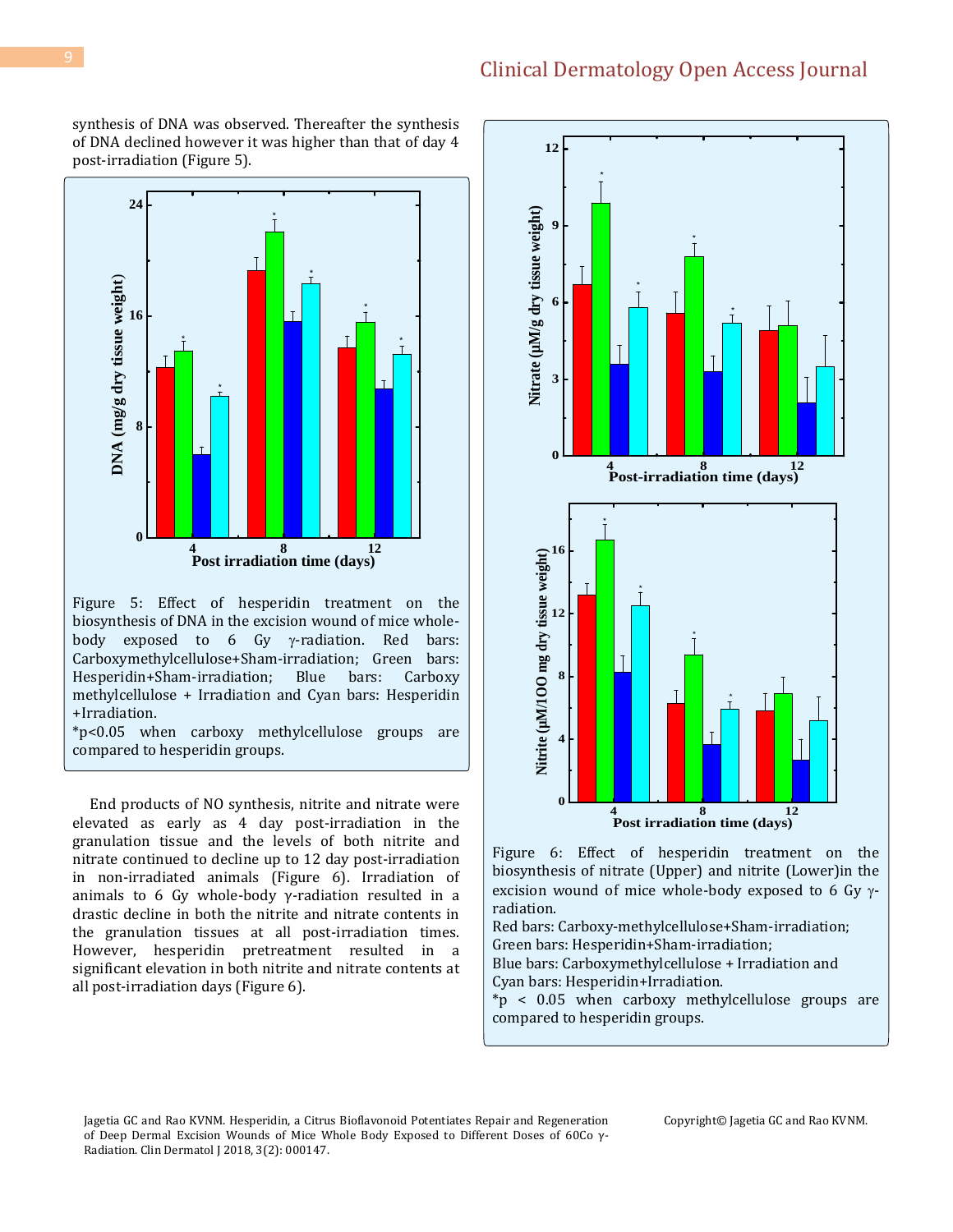#### **Histological Studies**

 Histological evaluation of wound biopsies at various post-irradiation times revealed that hesperidin treatment alone did not alter the histology picture except that there was an increase in the fibroblast and vasculature densities compared to the non-drug-treated Sham-irradiation controls (Figure 7). Exposure of mice to 6 Gy caused degeneration of collagen bundles and depletion in fibroblasts and vasculature densities (Figure 7). A few isolated ''fragments'' of collagen surrounded by unstained spaces were seen at this radiation dose. The density of fibroblasts declined drastically in

CMC+Irradiation group when compared with CMC+Shamirradiation group (Figure 7). Few, large and stellate cells or ''radiation fibroblasts'' were seen after irradiation at 8 day post-irradiation. A slight variation in epidermal thickness was also evident. A similar trend was observed for vascularization, where blood vessels were larger and more irregular in shape in the irradiated group than in the CMC+Irradiation group. Pretreatment with hesperidin protected the mice against radiation-induced damage to fibroblasts and vasculature as revealed by an increase in the density of fibroblasts and vasculature (Figure 7). However, the histology could not be restored similar to that of sham-irradiated control.



Figure 7: Effect of hesperidin treatment on the fibroblast (Left) and vascular density (Right) in the regenerating excision wound of mice whole-body exposed to 6 Gy  $\gamma$ -radiation. Red bars: Carboxy-methylcellulose +Sham-irradiation; Green bars: Hesperidin+Sham-irradiation; Blue bars: Carboxymethylcellulose + Irradiation and Cyan bars: Hesperidin+Irradiation.

\*p < 0.01 when carboxy methylcellulose groups are compared to hesperidin groups.

## **Discussion**

 Increasing use of radioactive materials in industry, medicine, science, military and in localized areas of high radiation within nuclear facilities has significantly increased the potential of large-scale, uncontrolled exposure to radiation, especially during accidents Chernobyl and Fukushima type. With the spurt in terrorist activities and evolution of new terror outfits frequently, the potential for deliberate misuse of radioactive material

Jagetia GC and Rao KVNM. Hesperidin, a Citrus Bioflavonoid Potentiates Repair and Regeneration of Deep Dermal Excision Wounds of Mice Whole Body Exposed to Different Doses of 60Co γ-Radiation. Clin Dermatol J 2018, 3(2): 000147.

Copyright© Jagetia GC and Rao KVNM.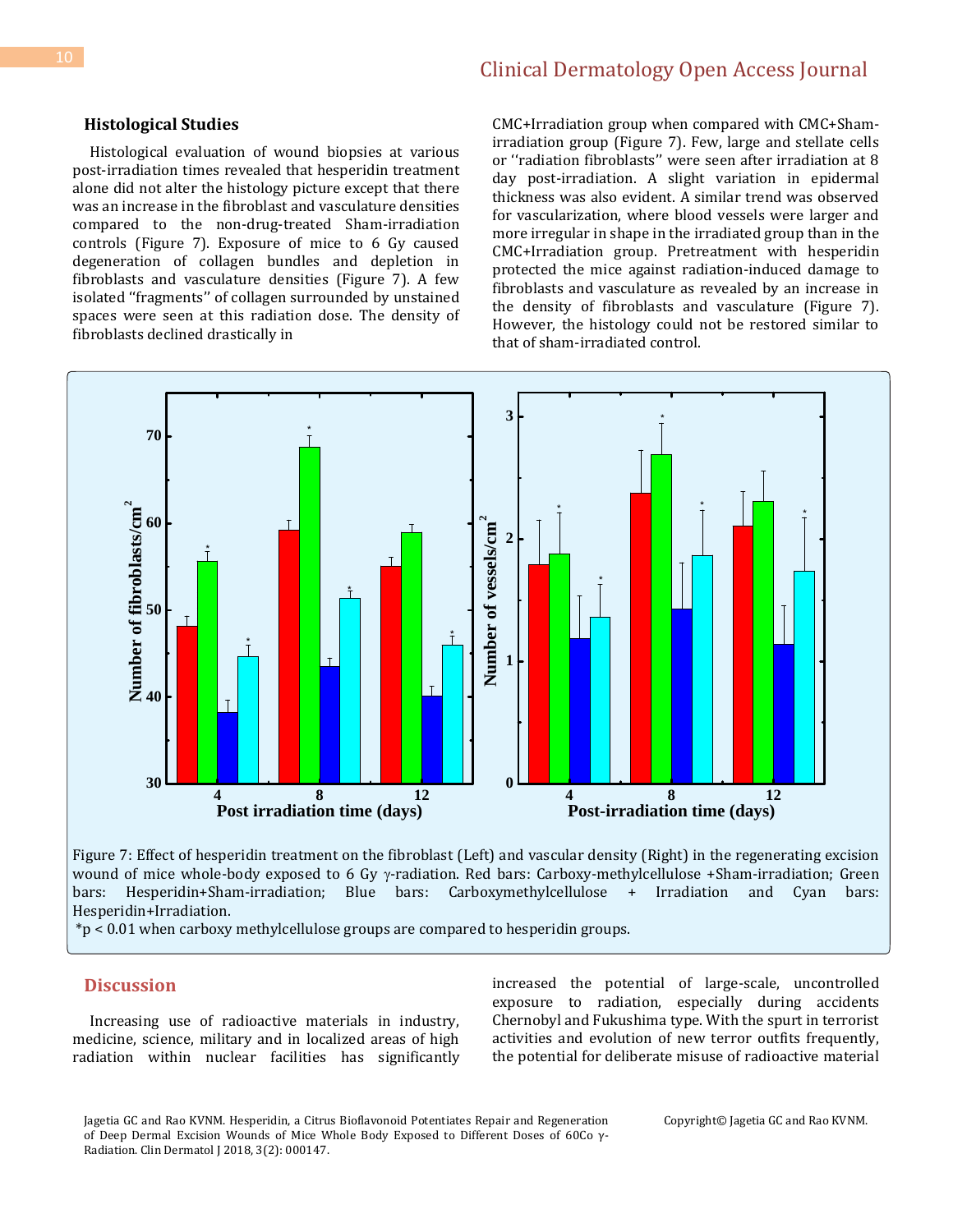can also not be ruled out. Irradiation of tissue, whether for therapeutic purpose or incidental or accidental raises problems or concern for surgeons in terms of the malignant potential of the irradiated bed and wound healing issues, especially during combined injuries in such situations [49,50]. Irradiation produces both acute and late effects on skin and subcutaneous tissues that have profound implications on surgical wound healing [50-52]. This indicates that strategies are needed that can accelerate the repair and regeneration of the wounded tissue and also counter the effect of ionizing radiation. Therefore, the present study was undertaken to study the application of hesperidin a bioflavonoid in the repair and regeneration of deep dermal excision wound in mice whole body exposed to different doses of γ-radiation.

 Periodical and regular monitoring of wound contraction provides the precise information about progress of repair and regeneration of excision wounds. The video imaging to assess wound contraction has been used by us as it produces less trauma to the wounded animal and the chances of detachment of the regenerating wound from wound bed are minimal [5,11,20-23,33]. The exposure of animals to different doses of γ-radiation led to a significant delay in the wound contraction in a dose dependent manner and maximum retardation in wound repair and regeneration was observed for 8 Gy exposure. Similarly, whole-body irradiation has been reported to retard wound healing in mice exposed to different doses of γ-radiation earlier [11,20-22,24]. Wound contraction can be defined as the centripetal movement of the edges of a full thickness wound in order to facilitate closure of the defect [53,54]. A delay in wound contraction after exposure to γ-radiation has been observed in earlier studies. These studies have indicated that irradiation alter the local conditions in the wound milieu that act against the wound repair and regeneration. [13,20-22,55,56]. The similar factors must be responsible for retardation in wound healing after irradiation in the present study. Oral administration of mice with 100 mg/kg body weight of hesperidin before exposure to different doses of γirradiation accelerated the wound healing as was evident by greater degree of wound contraction and reduction in mean wound healing time. The topical application of hesperidin has been recently reported to enhance healing of irradiated wound in mice [33]. Likewise, ascorbic acid, curcumin and extract of *Nigella sativa* have been reported to accelerate the healing of excision wounds after whole body irradiation to different doses of γ-radiation [11,20- 23]. Vitamin A supplementation has also been reported to ameliorate the acute radiation-induced delay in wound healing [12]. In another study vitamin E treatment has been reported to normalize the breaking strength of wounds that received preoperative irradiation [57].

 The wound repair and regeneration is a concerted event of well-organized physiological processes that are triggered immediately after infliction of the wound and ionizing radiation induces multiple negative effects on all these processes including, collagen, and DNA syntheses, fibroblast proliferation, and endothelial cells and other cytokine factors [5,11,21,22,56,58-61]. Collagen is an important protein which is abundant in the connective tissues and it plays a pivotal role in the healing of wounds [62]. It provides a structural framework, strength and milieu to the regenerating tissues. Collagen is produced by fibroblasts and assists the wound in gaining tensile strength during wound repair [62-63]. Irradiation of animals significantly reduced the collagen synthesis, which is evident from the estimation of hydroxyproline content in the granulation tissue. Irradiation with increasing doses of gamma rays, have been reported to cause a progressive destruction of the native collagen fibrils [64]. An identical effect has been observed earlier, where irradiation of mice after 6 Gy resulted in the decline in the collagen synthesis [11,21,22]. The hesperidin administration inhibited the radiation-induced decrease in collagen synthesis at all post-irradiation days. Ascorbic acid, curcumin and *Nigella sativa* extract have been found to inhibit the radiation-induced decline in the collagen synthesis in the regenerating wounds earlier [11,21,22].

 Ground substratum, for collagen synthesis, the hexosamine increases during early stages of wound repair and regeneration and declines thereafter [65]. Irradiation of mice has been reported to reduce the hexosamine contents in the regenerating excision wounds earlier [21,22]. Similarly, hexosamine was found to decline during the regeneration of wounds at different postirradiation days in the present study. Administration of hesperidin before irradiation elevated the hexosamine contents significantly on day 4 and 8 post-irradiation in comparison with the CMC+Irradiation group. Earlier ascorbic acid and curcumin have been found to elevate the hexosamine contents during reparation of irradiated wounds [21,22,24]. Similarly, hexosamine has been found to increase in wounds of diabetic rats receiving topical application and oral administration of *Aloe vera* [65].

 The rise in DNA contents during the healing of wounds serves as an index of cell proliferation [66]. Therefore, estimation of DNA contents could provide crucial information on cell proliferation during wound repair.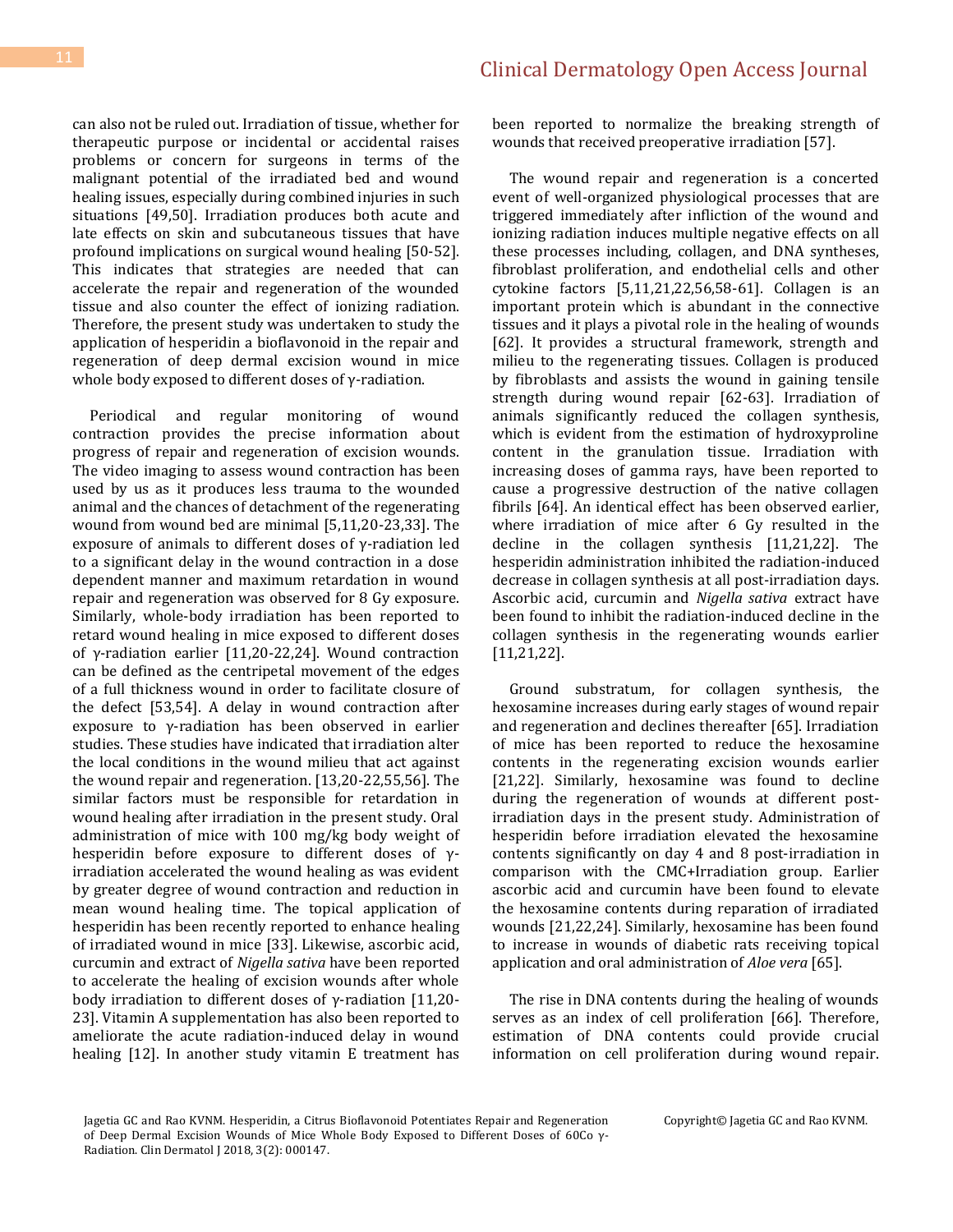The whole-body irradiation significantly reduced DNA contents in the CMC+Irradiation group indicating reduced cell proliferation in the regenerating wounds, whereas hesperidin treatment significantly increased the DNA contents at day 4 and 8 post-irradiation in HPD+Irradiation group pointing towards increased cell division and repair of irradiated wounds. A resembling effect has been observed earlier after treatment with ascorbic acid, curcumin and *Nigella sativa* extract in the irradiated mice after infliction of excision wounds [11,21,22]. The oral administration and topical application of *Aloe vera* has also been reported to increase DNA contents significantly in the wounds of diabetic rats [65].

 Inflammatory responses are central to the repair of wounds after injury and some of the bioregulatory molecule like nitric oxide plays a crucial role during repair and regeneration as it allows the migrations of neutrophils and macrophages in the wound bed for the subsequent wound healing events to take place [61,67,68]. Most available evidences suggest that adequate rate of NO production is essential and promotes processes central to wound healing such as angiogenesis, fibroblast synthetic function, epithelial cell proliferation, collagen formation and wound contraction in various distinct ways [5,20-22,61,69]. The decrease in NO expression has been correlated with radiation-induced impairment in wound healing [70]. Irradiation has been reported to reduce the level of nitrite and nitrate levels in healing wounds and ascorbic acid and curcumin increased their levels during the healing of irradiated wounds [5,20- 22,24]. A similar effect has been observed in this study, where irradiation has reduced the formation of NO, whereas pretreatment of mice with hesperidin elevated nitrite and nitrate levels in irradiated mice.

 The fibroblasts play a major role in the repair and regeneration of wounds as they are indispensable in breaking of fibrin clot, production of extracellular matrix, synthesis of neocollagen and the myofibroblasts that are important for wound contraction [71-73]. These cells are proliferating cells and ionizing radiation adversely affect them. A similar observation has been made in the present study, where the density of fibroblast declined in the regenerating irradiated wound. The formation of new blood vessels is essential part of wound healing and this process occurs due to neovascularization and angiogenesis in the granulation tissue of the wound and the irradiation hampers neovascularization and retard wound healing [74,75]. This reduction in fibroblast proliferation and vascularization is in agreement with earlier reports, where a similar decrease in fibroblast proliferation, retardation of collagen maturation, and overall delay in wound repair is observed [5,21,22]. The Cell culture studies on fibroblasts exposed to ionizing radiation have also demonstrated that irradiated fibroblasts have a significantly prolonged generation time when compared to normal fibroblasts [76]. Pretreatment of mice with hesperidin increased fibroblast proliferation and vascular density in the HPD+Irradiation group. An identical effect has been observed earlier with ascorbic acid and curcumin, which have been reported to augment blood vessel formation and fibroblast proliferation in the regenerating wounds of mice [5,21,22,24].

 The response of normal tissues to radiation can be viewed as consisting two partially interacting components. The first is a process that resembles the healing of traumatic wounds, perturbed by the radiation treatment. The second is a set of specific injuries that affect virtually all cellular and extracellular components within irradiated volume and that may be responsible for the progression of injury over a period of time. The irradiated wound differs in interesting ways from acute traumatic, thermal or chemical wounds, in which structural tissue damage occurs instantaneously, or nearly so. Injuries that are benign by themselves may become lethal when combined even with relatively small doses of radiation. There are several possible explanations for alterations in wound healing after irradiation. Severe damage to vital tissues, especially those with a high rate of cell division such as the hematopoietic system after exposure to ionizing radiation has been reported [12,77]. This loss of significant numbers of bone marrow cells can lead to an Immunocompromised state in which the individuals become highly susceptible to bacterial infections leading to complications in the healing of wounds. Shielding of bone marrow during acute whole-body X-irradiation has been reported to lower mortality and increase the closure of open dorsal skin wounds of rats [13]. These studies suggest a requirement of radiation-sensitive, bone marrow-derived cells in tissue repair. A delay in fixation of the wound edge to underlying tissue due to a lack of fibroblast proliferation and a decrease in fibroblast synthetic function in the granulation bed could be another possibility. The contraction of open excised wounds has been found to be a function of contractile fibroblasts, known as myofibroblasts [72]. Irradiation is thought to impair wound healing in skin through its cytotoxic effect on fibroblasts. This impairment may be due to the delay in the progression of cells through the cell cycle induced by radiation [76]. A similar effect cannot be ruled out in the

Jagetia GC and Rao KVNM. Hesperidin, a Citrus Bioflavonoid Potentiates Repair and Regeneration of Deep Dermal Excision Wounds of Mice Whole Body Exposed to Different Doses of 60Co γ-Radiation. Clin Dermatol J 2018, 3(2): 000147.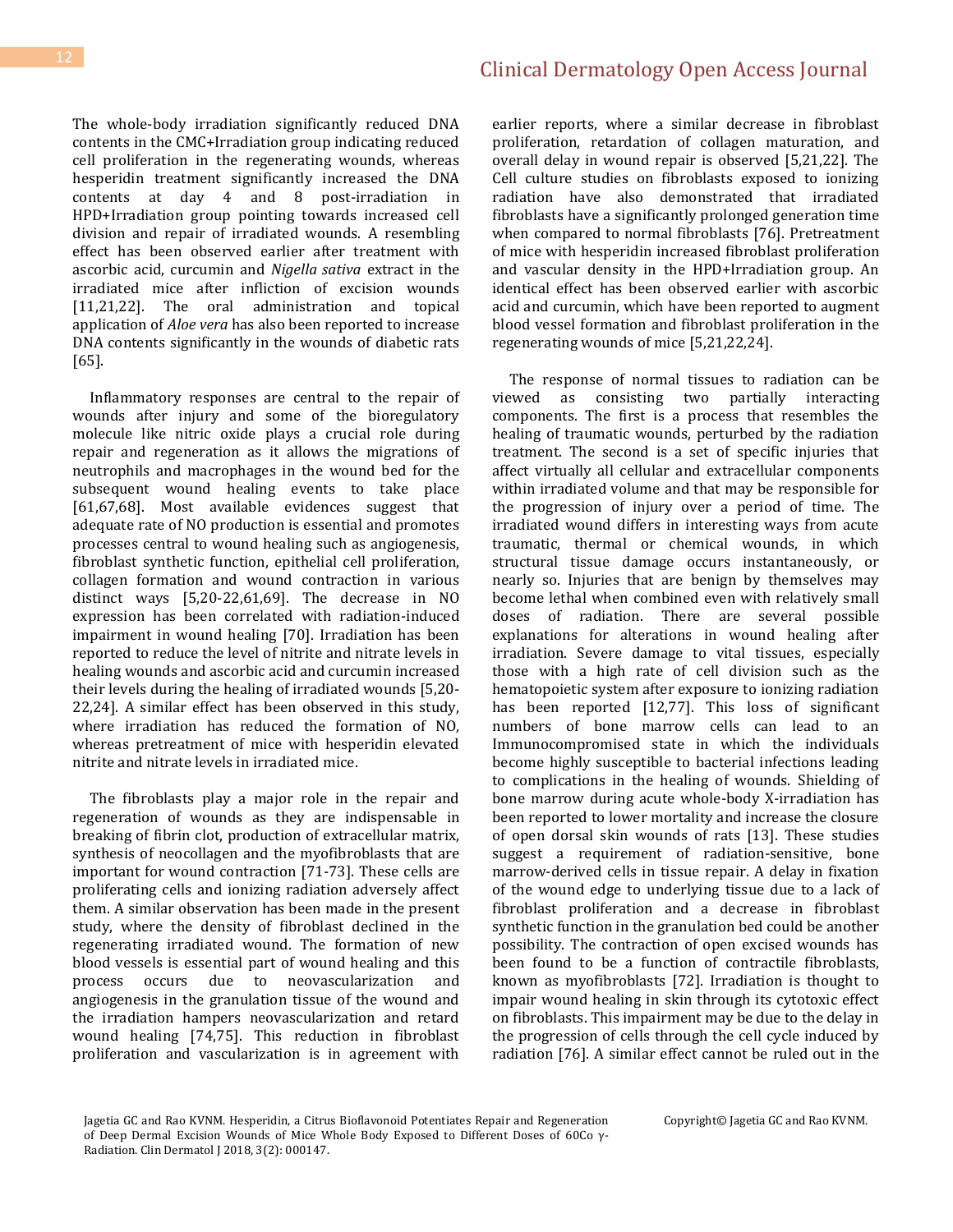present study since whole-body of the animal was irradiated. Furthermore, ionizing radiation are known to produce cytotoxic effects by generating oxygen-derived free radicals and the overproduction of free radical results in oxidative stress, producing negative effect on wound healing [78].

 The exact mechanism of acceleration in healing of irradiated wound after hesperidin treatment is not known. However, there may be several putative mechanisms acting in concert with each other to reduce the irradiation-induced delay in the repair and regeneration of irradiated wounds treated with hesperidin. The presence of HPD may reduce the radiation and wound injury-induced free radicals resulting in the early closure of wounds. Hesperidin has been reported to neutralize free radicals [33]. The increase synthesis of DNA, collagen, hexosamine and NO after HPD treatment may have contributed in various ways to effect early repair of irradiated wounds. HPD may also have acted as an antioxidant and anti-inflammatory agent [37,79]. Wounding and irradiation have been reported to induce transcriptional activation of NF-κB, COX-II and LOX causing adverse impact on the healing of irradiated wounds [6,80,81]. Administration of hesperidin before irradiation may have suppressed the NF-κB, COX-II and LOX activation and restored normal regenerative capacity of irradiated wounds in the present study. Hesperidin has been reported to inhibit the activation of NF-κB, and COX-II in earlier studies [6,82,83]. Exposure to ionizing radiation alleviates various antioxidants in the irradiated wounds and thus derail and retard normal wound healing [11,79,84]. Hesperidin treatment may have increased various antioxidants and thus may have accelerated healing of irradiated wounds. Our earlier study has reported that hesperidin administration before irradiation raised the antioxidant status in the regenerating skin wounds of irradiated mice [79]. The transcriptional activation of Nrf2 pathways by hesperidin may have increased the antioxidants and improved healing of irradiated wounds [85]. Matrix metalloproteinase are important during healing of wounds and their higher expression after irradiation led to delay in the healing of wounds [61,86]. Hesperidin has been reported to reduce their expression that would have also augmented the healing of irradiated wounds in the present study [87].

## **Conclusions**

 The present study demonstrated that single administration of hesperidin before whole-body exposure

to different doses of γ-radiation accelerates wound healing in mice, as is evident from an improved contraction of wound and reduced mean wound healing time. This effect of hesperidin may be due to its ability to increase the synthesis of collagen, hexosamine, DNA, and nitric acid, which may have contributed in acceleration of wound repair and regeneration in the present study. The stimulation of proliferation of fibroblasts and vasculature by hesperidin in the wound granulation tissue may have also contributed in the early wound healing. The hesperidin may have reduced the expression of matrix metalloproteinase, NF-κB, and COX-II accompanied by the augmented activation of Nrf2 would have played a major role in the enhanced wound healing. This study suggests that hesperidin could be a useful paradigm in the clinical management of normal as well as irradiated wounds.

## **References**

- 1. [Jagetia GC, Baliga MS \(2003\) Evaluation of the](https://onlinelibrary.wiley.com/doi/abs/10.1002/food.200390042)  [radioprotective effect of the leaf extract of](https://onlinelibrary.wiley.com/doi/abs/10.1002/food.200390042) *Syzygium cumini* [\(Jamun\) in mice exposed to a lethal dose of](https://onlinelibrary.wiley.com/doi/abs/10.1002/food.200390042)  [γ‐irradiation. Mol Nutri Food Res 47\(3\): 181](https://onlinelibrary.wiley.com/doi/abs/10.1002/food.200390042)-185.
- 2. [Kumar P, Jagetia GC \(1994\) A review of triage and](https://www.ncbi.nlm.nih.gov/pubmed/7999266)  [management of burns victims following a nuclear](https://www.ncbi.nlm.nih.gov/pubmed/7999266)  [disaster. Burns 20\(5\): 397-402.](https://www.ncbi.nlm.nih.gov/pubmed/7999266)
- 3. [Jagetia GC, Rajanikant GK \(2004\) Role of curcumin, a](https://www.ncbi.nlm.nih.gov/pubmed/15172199)  [naturally occurring phenolic compound of turmeric in](https://www.ncbi.nlm.nih.gov/pubmed/15172199)  [accelerating the repair of excision wound, in mice](https://www.ncbi.nlm.nih.gov/pubmed/15172199)  whole-body exposed to various doses of  $\gamma$ -radiation. J [Surg Res 120\(1\): 127-138.](https://www.ncbi.nlm.nih.gov/pubmed/15172199)
- 4. [Jarrett DG, Sedlak RG, Dickerson WE, Reeves GI](https://www.sciencedirect.com/science/article/abs/pii/S1350448707002466)  [\(2007\) Medical treatment of radiation injuries-](https://www.sciencedirect.com/science/article/abs/pii/S1350448707002466)[Current US status. Radiat Measurem 42\(6-7\): 1063-](https://www.sciencedirect.com/science/article/abs/pii/S1350448707002466) [1074.](https://www.sciencedirect.com/science/article/abs/pii/S1350448707002466)
- 5. [Jagetia GC, Rajanikant GK \(2012\) Acceleration of](https://www.ncbi.nlm.nih.gov/pubmed/21883936)  [wound repair by curcumin in the excision wound of](https://www.ncbi.nlm.nih.gov/pubmed/21883936)  [mice exposed to different doses of fractionated γ](https://www.ncbi.nlm.nih.gov/pubmed/21883936)  [radiation. Int Wound J 9\(1\): 76-92.](https://www.ncbi.nlm.nih.gov/pubmed/21883936)
- 6. [Ryan JL \(2012\) Ionizing radiation: the good, the bad,](https://www.ncbi.nlm.nih.gov/pubmed/22217743)  and [the ugly. J Invest Dermatol 132\(3\): 985-993.](https://www.ncbi.nlm.nih.gov/pubmed/22217743)
- 7. [Bernstein EF, Salomon GD, Harisiadis L, Talbot T,](https://www.ncbi.nlm.nih.gov/pubmed/8509518)  [Harrington F, et al. \(1993\) Collagen Gene Expression](https://www.ncbi.nlm.nih.gov/pubmed/8509518)  [and Wound Strength in Normal and](https://www.ncbi.nlm.nih.gov/pubmed/8509518)  Radiation‐Impa[ired Wounds. J Dermatol Surg Oncol](https://www.ncbi.nlm.nih.gov/pubmed/8509518)  [19\(6\): 564-570.](https://www.ncbi.nlm.nih.gov/pubmed/8509518)

Jagetia GC and Rao KVNM. Hesperidin, a Citrus Bioflavonoid Potentiates Repair and Regeneration of Deep Dermal Excision Wounds of Mice Whole Body Exposed to Different Doses of 60Co γ-Radiation. Clin Dermatol J 2018, 3(2): 000147.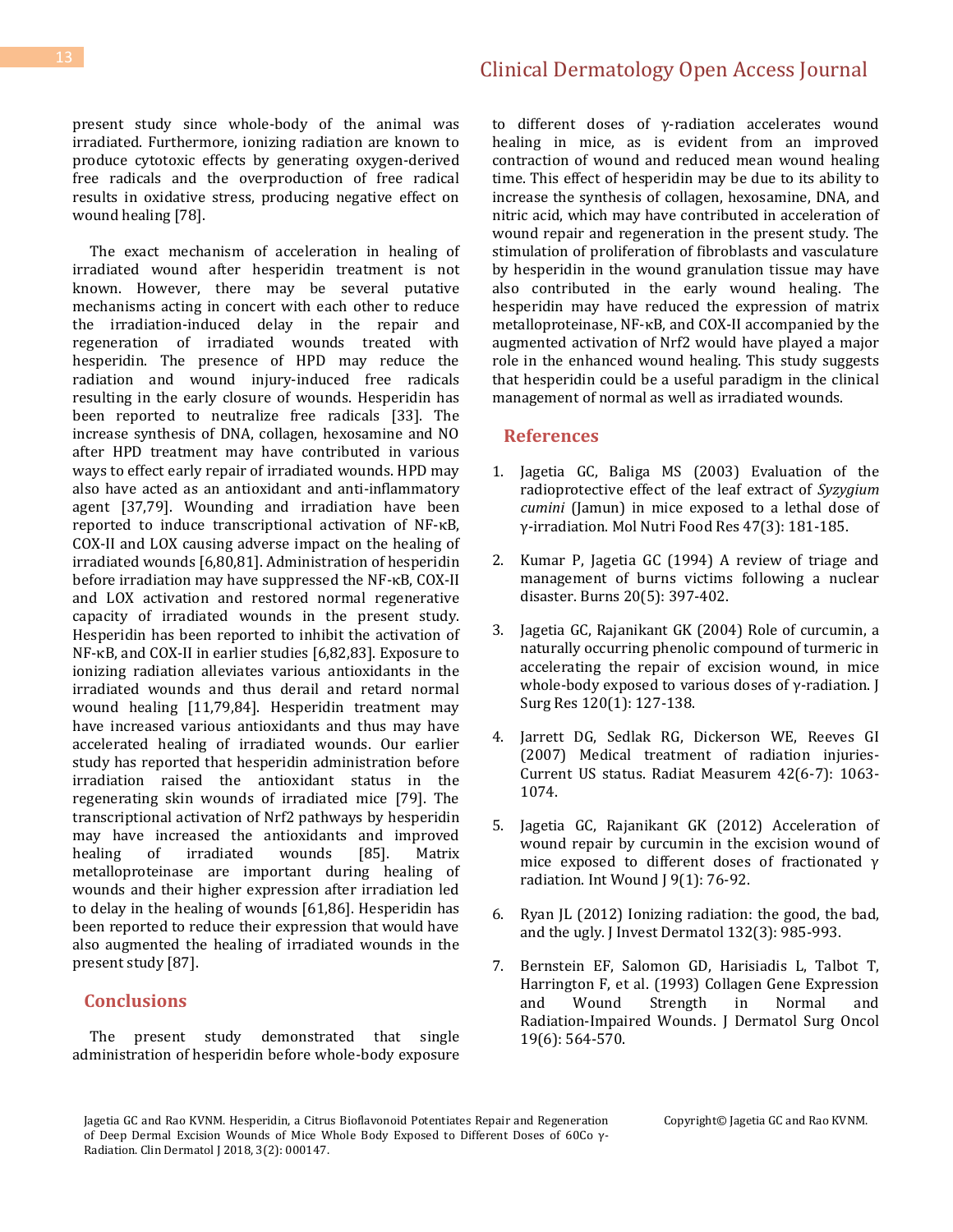- 8. [Lee S, Thiele C \(2010\) Factors associated with free](https://www.ncbi.nlm.nih.gov/pubmed/20605307)  [flap complications after head and neck reconstruction](https://www.ncbi.nlm.nih.gov/pubmed/20605307)  [and the molecular basis of fibrotic tissue](https://www.ncbi.nlm.nih.gov/pubmed/20605307)  [rearrangement in preirradiated soft tissue. J Oral](https://www.ncbi.nlm.nih.gov/pubmed/20605307)  [Maxillofac Surg 68\(9\): 2169-2178.](https://www.ncbi.nlm.nih.gov/pubmed/20605307)
- 9. [Guo SA, DiPietro LA \(2010\) Factors affecting wound](https://www.ncbi.nlm.nih.gov/pmc/articles/PMC2903966/)  [healing. J Dent Res 89\(3\): 219-229.](https://www.ncbi.nlm.nih.gov/pmc/articles/PMC2903966/)
- 10. Maryna S, Shkumat PP, Yuri K, Leonov I, Iryna N, et al. (2013) Prolonged inflammatory cytokine expression during the late phase of wound healing in the diabetic K14/mIGF1 transgenic mice. J Med Biol Sci 6(1): 1-12.
- 11. [Jagetia GC, Ravikiran PB \(2015\) Acceleration of](https://pdfs.semanticscholar.org/c072/555cadf768dbefa0e76ecd2175362345c1bb.pdf)  [wound repair and regeneration by](https://pdfs.semanticscholar.org/c072/555cadf768dbefa0e76ecd2175362345c1bb.pdf) *Nigella sativa* in [the deep dermal excision wound of mice whole body](https://pdfs.semanticscholar.org/c072/555cadf768dbefa0e76ecd2175362345c1bb.pdf)  [exposed to different doses of γ](https://pdfs.semanticscholar.org/c072/555cadf768dbefa0e76ecd2175362345c1bb.pdf)-radiation. Am Res J [Med Surg 1\(3\): 1-17.](https://pdfs.semanticscholar.org/c072/555cadf768dbefa0e76ecd2175362345c1bb.pdf)
- 12. [Levenson SM, Gruber CA, Rettura GI, Gruber DK,](https://www.ncbi.nlm.nih.gov/pubmed/6385875)  [Demetriou AA, et al. \(1984\) Supplemental vitamin A](https://www.ncbi.nlm.nih.gov/pubmed/6385875)  [prevents the acute radiation-induced defect in wound](https://www.ncbi.nlm.nih.gov/pubmed/6385875)  [healing. Ann Surg 200\(4\): 494-512.](https://www.ncbi.nlm.nih.gov/pubmed/6385875)
- 13. [Stromberg LR, Woodward KT, Mahin DT, Donati RM](https://www.ncbi.nlm.nih.gov/pubmed/6077887)  [\(1967\) Altered wound healing in X-irradiated rats:](https://www.ncbi.nlm.nih.gov/pubmed/6077887)  [The effect of bone marrow shielding. Experientia](https://www.ncbi.nlm.nih.gov/pubmed/6077887)  [23\(12\): 1064-1065.](https://www.ncbi.nlm.nih.gov/pubmed/6077887)
- 14. [Cromack DT, Porras-Reyes B, Purdy JA, Pierce GF,](https://www.ncbi.nlm.nih.gov/pubmed/8417485)  [Mustoe TA \(1993\) Acceleration of tissue repair by](https://www.ncbi.nlm.nih.gov/pubmed/8417485)  [transforming growth factor β1: identification of in](https://www.ncbi.nlm.nih.gov/pubmed/8417485)  [vivo mechanism of action with radiotherapy-induced](https://www.ncbi.nlm.nih.gov/pubmed/8417485)  [specific healing deficits. Surgery 113\(1\): 36-42.](https://www.ncbi.nlm.nih.gov/pubmed/8417485)
- 15. [Donati RM \(1971\) Combined Surgical and Radiation](https://jamanetwork.com/journals/jamasurgery/article-abstract/571340?redirect=true)  [Injury: IV. Effect of antimicrobials on the wound](https://jamanetwork.com/journals/jamasurgery/article-abstract/571340?redirect=true)  [healing pattern of the x-irradiated rat. Arch Surg](https://jamanetwork.com/journals/jamasurgery/article-abstract/571340?redirect=true)  [102\(2\): 132-135.](https://jamanetwork.com/journals/jamasurgery/article-abstract/571340?redirect=true)
- 16. [Vegesna V, McBride WH, Taylor JM, Withers HR](https://www.ncbi.nlm.nih.gov/pubmed/8538168)  [\(1995\) The Effect of Interleukin-](https://www.ncbi.nlm.nih.gov/pubmed/8538168)1β or Transforming Growth Factor-β on Radiation[-Impaired Murine Skin](https://www.ncbi.nlm.nih.gov/pubmed/8538168)  [Wound Healing. J Surg Res 59\(6\): 699-704.](https://www.ncbi.nlm.nih.gov/pubmed/8538168)
- 17. [Ferguson PC, Boynton EL, Wunder JS, Hill RP,](https://www.ncbi.nlm.nih.gov/pubmed/10423337)  [O'Sullivan B, et al. \(1999\) Intradermal injection of](https://www.ncbi.nlm.nih.gov/pubmed/10423337)  [autologous dermal fibroblasts improves wound](https://www.ncbi.nlm.nih.gov/pubmed/10423337)  [healing in irradiated skin. J Surg Res 85\(2\): 331-338.](https://www.ncbi.nlm.nih.gov/pubmed/10423337)
- 18. Legeza VI, Galenko-[Yaroshevskii VP, Zinov'ev EV,](https://www.ncbi.nlm.nih.gov/pubmed/15665932)  [Paramonov BA, Kreichman GS, et al. \(2004\) Effects of](https://www.ncbi.nlm.nih.gov/pubmed/15665932)  [new wound dressings on healing of thermal burns of](https://www.ncbi.nlm.nih.gov/pubmed/15665932)

the [skin in acute radiation disease. Bull Exp Biol Med](https://www.ncbi.nlm.nih.gov/pubmed/15665932)  [138\(9\): 311-315.](https://www.ncbi.nlm.nih.gov/pubmed/15665932)

- 19. [Song S, Cheng T \(1997\) The effect of systemic and](https://www.ncbi.nlm.nih.gov/pubmed/9596980)  [local irradiation on wound macrophages and the](https://www.ncbi.nlm.nih.gov/pubmed/9596980)  [repair promoting action of phenytoin sodium.](https://www.ncbi.nlm.nih.gov/pubmed/9596980)  [Zhonghua Yi Xue Za Zhi 77\(1\): 54-57.](https://www.ncbi.nlm.nih.gov/pubmed/9596980)
- 20. [Jagetia GC, Rajanikant GK, Rao SK \(2003\) Evaluation](https://www.ncbi.nlm.nih.gov/pubmed/12600240)  [of the effect of ascorbic acid treatment on wound](https://www.ncbi.nlm.nih.gov/pubmed/12600240)  [healing in mice exposed to different doses of](https://www.ncbi.nlm.nih.gov/pubmed/12600240)  [fractionated gamma radiation. Radiat Res 159\(3\):](https://www.ncbi.nlm.nih.gov/pubmed/12600240)  [371-373.](https://www.ncbi.nlm.nih.gov/pubmed/12600240)
- 21. [Jagetia GC, Rajanikant GK, Rao KVNM \(2007\) Ascorbic](https://www.ncbi.nlm.nih.gov/pubmed/17223272)  [acid increases healing of excision wounds of mice](https://www.ncbi.nlm.nih.gov/pubmed/17223272)  [whole body exposed to](https://www.ncbi.nlm.nih.gov/pubmed/17223272) different doses of γ-radiation. [Burns 33\(4\): 484-494.](https://www.ncbi.nlm.nih.gov/pubmed/17223272)
- 22. [Jagetia GC, Rajanikant GK \(2005\) Curcumin treatment](https://www.ncbi.nlm.nih.gov/pubmed/15692358)  [enhances the repair and regeneration of wounds in](https://www.ncbi.nlm.nih.gov/pubmed/15692358)  [mice exposed to hemibody γ](https://www.ncbi.nlm.nih.gov/pubmed/15692358)-irradiation. Plastic [Reconstruct Surg 115\(2\): 515-528.](https://www.ncbi.nlm.nih.gov/pubmed/15692358)
- 23. [Jagetia GC, Rajanikant GK \(2017\) Topical application](http://www.opastonline.com/wp-content/uploads/2017/02/topical-application-of-curcumin-augments-healing-of-deep-dermal-excision-wound-of-mice-exposed-to-whole-body-gamma-radiation-027.pdf)  [of curcumin augments healing of deep dermal](http://www.opastonline.com/wp-content/uploads/2017/02/topical-application-of-curcumin-augments-healing-of-deep-dermal-excision-wound-of-mice-exposed-to-whole-body-gamma-radiation-027.pdf)  [excision wound of mice exposed to whole-body](http://www.opastonline.com/wp-content/uploads/2017/02/topical-application-of-curcumin-augments-healing-of-deep-dermal-excision-wound-of-mice-exposed-to-whole-body-gamma-radiation-027.pdf)  [gamma radiation. J Nursing Healthcare 2\(1\): 1-7.](http://www.opastonline.com/wp-content/uploads/2017/02/topical-application-of-curcumin-augments-healing-of-deep-dermal-excision-wound-of-mice-exposed-to-whole-body-gamma-radiation-027.pdf)
- 24. [Jagetia GC, Rajanikant GK, Baliga MS, Rao KV, Kumar P](https://www.ncbi.nlm.nih.gov/pubmed/15223767)  [\(2004\) Augmentation of wound healing by ascorbic](https://www.ncbi.nlm.nih.gov/pubmed/15223767)  acid treatment in mice exposed to  $γ$ -radiation. Int J [Radiat Biol 80\(5\): 347-354.](https://www.ncbi.nlm.nih.gov/pubmed/15223767)
- 25. Jagetia GC, Venkatesha VA [\(2005\) Effect of mangiferin](https://www.ncbi.nlm.nih.gov/pubmed/15795888)  [on radiation‐induced micronucleus formation in](https://www.ncbi.nlm.nih.gov/pubmed/15795888)  [cultured human peripheral blood lymphocytes.](https://www.ncbi.nlm.nih.gov/pubmed/15795888)  [Environ Mol Mutagen 46\(1\): 12-21.](https://www.ncbi.nlm.nih.gov/pubmed/15795888)
- 26. [Jagetia GC \(2007\) Radioprotective potential of plants](https://www.ncbi.nlm.nih.gov/pubmed/18188408)  [and herbs against the effects of ionizing radiation. J](https://www.ncbi.nlm.nih.gov/pubmed/18188408)  [Clin Biochem Nutri 40\(2\): 74-81.](https://www.ncbi.nlm.nih.gov/pubmed/18188408)
- 27. [Galati EM, Monforte MT, Kirjavainen S, Forestieri AM,](https://www.ncbi.nlm.nih.gov/pubmed/7832973)  [Trovato A, et al. \(1994\) Biological effects of](https://www.ncbi.nlm.nih.gov/pubmed/7832973)  [hesperidin, a citrus flavonoid. \(Note I\):](https://www.ncbi.nlm.nih.gov/pubmed/7832973)  [antiinflammatory and analgesic activity. Farmaco](https://www.ncbi.nlm.nih.gov/pubmed/7832973)  [40\(11\): 709-712.](https://www.ncbi.nlm.nih.gov/pubmed/7832973)
- 28. [Emim JA, Oliveira AB, Lapa AJ \(1994\)](https://www.ncbi.nlm.nih.gov/pubmed/8021799)  Pharmacological evaluation of the anti-inflammatory [activity of a citrus bioflavonoid, hesperidin, and the](https://www.ncbi.nlm.nih.gov/pubmed/8021799)  [isoflavonoids, duartin and claussequinone, in rats and](https://www.ncbi.nlm.nih.gov/pubmed/8021799)  [mice. J Pharm Pharmacol 46\(2\): 118-212.](https://www.ncbi.nlm.nih.gov/pubmed/8021799)

Jagetia GC and Rao KVNM. Hesperidin, a Citrus Bioflavonoid Potentiates Repair and Regeneration of Deep Dermal Excision Wounds of Mice Whole Body Exposed to Different Doses of 60Co γ-Radiation. Clin Dermatol J 2018, 3(2): 000147.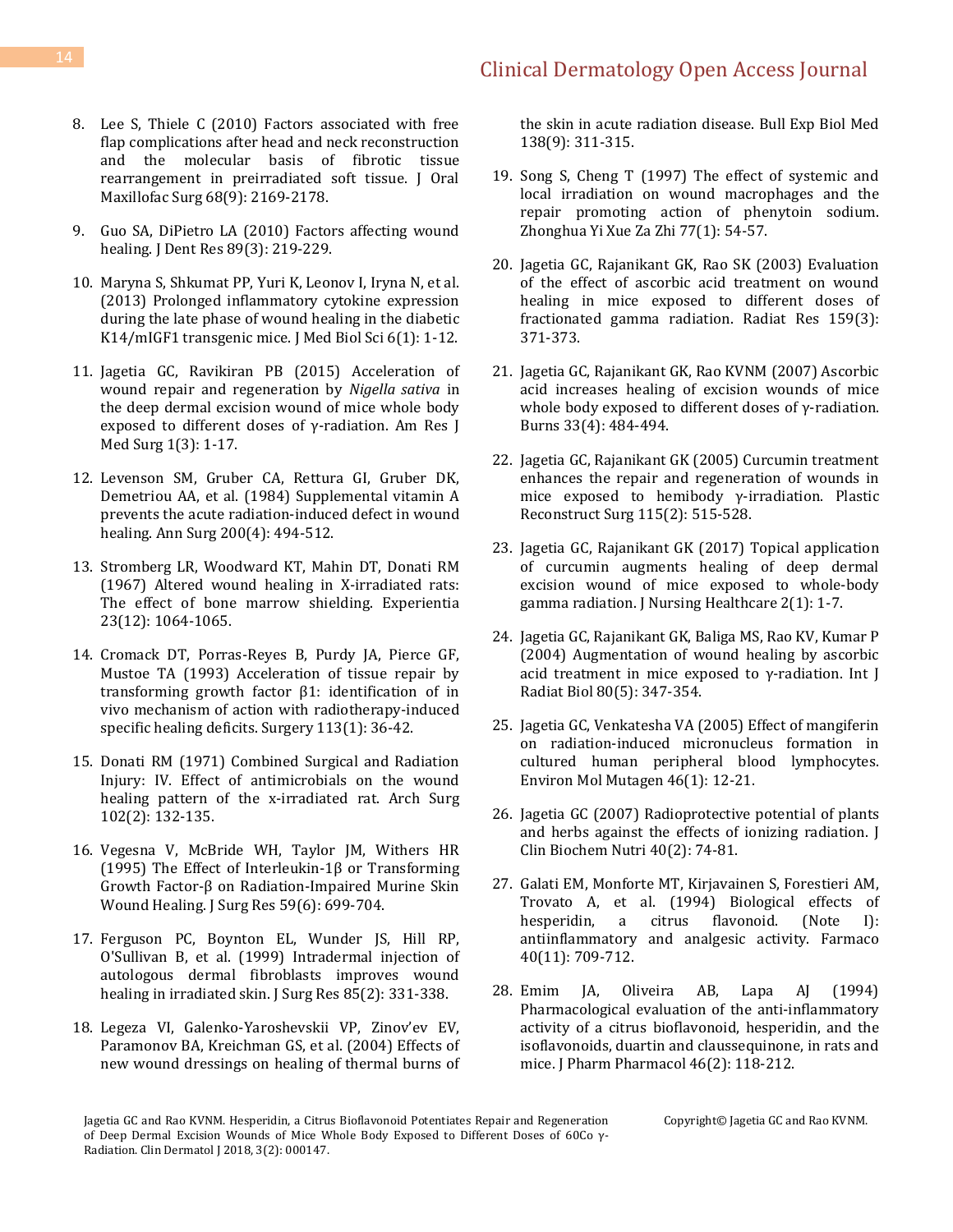- 29. [Bae EA, Han MJ, Lee M, KIM DH \(2000\) In vitro](https://www.ncbi.nlm.nih.gov/pubmed/10993220)  [inhibitory effect of some flavonoids on rotavirus](https://www.ncbi.nlm.nih.gov/pubmed/10993220)  [infectivity. Biol Pharmaceut Bull 23\(9\): 1122-1124.](https://www.ncbi.nlm.nih.gov/pubmed/10993220)
- 30. [Ohtsuki K, Abe A, Mitsuzumi H, Kondo M, Uemura K,](https://www.ncbi.nlm.nih.gov/pubmed/14974738)  [et al. \(2003\) Glucosyl hesperidin improves serum](https://www.ncbi.nlm.nih.gov/pubmed/14974738)  [cholesterol composition and inhibits hypertrophy in](https://www.ncbi.nlm.nih.gov/pubmed/14974738)  [vasculature. J Nutr Sci Vitaminol \(Tokyo\) 49\(6\): 447-](https://www.ncbi.nlm.nih.gov/pubmed/14974738) [450.](https://www.ncbi.nlm.nih.gov/pubmed/14974738)
- 31. [Nogata Y, Sakamoto K, Shiratsuchi H, Ishii T, Yano M,](https://www.ncbi.nlm.nih.gov/pubmed/16428836)  [et al. \(2006\) Flavonoid composition of fruit tissues of](https://www.ncbi.nlm.nih.gov/pubmed/16428836)  [citrus species. Biosci Biotechnol Biochem 70\(1\): 178-](https://www.ncbi.nlm.nih.gov/pubmed/16428836) [192.](https://www.ncbi.nlm.nih.gov/pubmed/16428836)
- 32. [Crespo ME, Galvez J, Cruz T, Ocete MA, Zarzuelo A](https://www.ncbi.nlm.nih.gov/pubmed/10575379)  [\(1999\) Anti-inflammatory activity of diosmin and](https://www.ncbi.nlm.nih.gov/pubmed/10575379)  [hesperidin in rat colitis induced by TNBS. Planta](https://www.ncbi.nlm.nih.gov/pubmed/10575379)  [Medica 65\(07\): 651-653.](https://www.ncbi.nlm.nih.gov/pubmed/10575379)
- 33. [Jagetia GC, Rao KVNM \(2017\) Topical application of](https://symbiosisonlinepublishing.com/dermatology/dermatology62.pdf)  [hesperidin, a citrus bioflavanone accelerates](https://symbiosisonlinepublishing.com/dermatology/dermatology62.pdf) healing [of full thickness dermal excision wounds in mice](https://symbiosisonlinepublishing.com/dermatology/dermatology62.pdf)  [exposed to 6 Gy of whole body γ](https://symbiosisonlinepublishing.com/dermatology/dermatology62.pdf)-Radiation. Clin Res [Dermatol Open Access 4\(3\): 1-8.](https://symbiosisonlinepublishing.com/dermatology/dermatology62.pdf)
- 34. [So FV, Guthrie N, Chambers AF, Moussa M, Carroll KK](https://www.ncbi.nlm.nih.gov/pubmed/8875554)  [\(1996\) Inhibition of human breast cancer cell](https://www.ncbi.nlm.nih.gov/pubmed/8875554)  [proliferation and delay of mammary tumorigenesis by](https://www.ncbi.nlm.nih.gov/pubmed/8875554)  [flavonoids and citrus juices. Nutr Cancer 26\(2\): 167-](https://www.ncbi.nlm.nih.gov/pubmed/8875554) [181.](https://www.ncbi.nlm.nih.gov/pubmed/8875554)
- 35. [Ameer B, Weintraub RA, Johnson JV, Yost RA, Rouseff](https://www.ncbi.nlm.nih.gov/pubmed/8689809)  [RL \(1996\) Flavanone absorption after naringin,](https://www.ncbi.nlm.nih.gov/pubmed/8689809)  [hesperidin, and citrus administration. Clin Pharmacol](https://www.ncbi.nlm.nih.gov/pubmed/8689809)  [Ther 60\(1\): 34-40.](https://www.ncbi.nlm.nih.gov/pubmed/8689809)
- 36. [Miyagi Y, Om AS, Chee KM, Bennink MR \(2000\)](https://www.ncbi.nlm.nih.gov/pubmed/10890034)  [Inhibition of azoxymethane-induced colon cancer by](https://www.ncbi.nlm.nih.gov/pubmed/10890034)  [orange juice. Nutr Cancer 36\(2\): 224-229.](https://www.ncbi.nlm.nih.gov/pubmed/10890034)
- 37. [Vabeiryureilai M, Lalrinzuali K,](https://www.omicsonline.org/open-access/determination-of-antiinflammatory-and-analgesic-activities-of-a-citrusbioflavanoid-hesperidin-in-mice-icoa-1000107.php?aid=63326) Jagetia GC (2015) [Determination of anti-inflammatory and analgesic](https://www.omicsonline.org/open-access/determination-of-antiinflammatory-and-analgesic-activities-of-a-citrusbioflavanoid-hesperidin-in-mice-icoa-1000107.php?aid=63326)  [activities of a citrus bioflavanoid, hesperidin in mice.](https://www.omicsonline.org/open-access/determination-of-antiinflammatory-and-analgesic-activities-of-a-citrusbioflavanoid-hesperidin-in-mice-icoa-1000107.php?aid=63326)  [Immunochem Immunopathol 1: 107.](https://www.omicsonline.org/open-access/determination-of-antiinflammatory-and-analgesic-activities-of-a-citrusbioflavanoid-hesperidin-in-mice-icoa-1000107.php?aid=63326)
- 38. [Antunes MS, Jesse CR, Ruff JR, de Oliveira Espinosa D,](https://www.ncbi.nlm.nih.gov/pubmed/27460180)  [Gomes NS, et al. \(2016\) Hesperidin reverses cognitive](https://www.ncbi.nlm.nih.gov/pubmed/27460180)  [and depressive disturbances induced by olfactory](https://www.ncbi.nlm.nih.gov/pubmed/27460180)  [bulbectomy in mice by modulating hippocampal](https://www.ncbi.nlm.nih.gov/pubmed/27460180)  [neurotrophins and cytokine levels and](https://www.ncbi.nlm.nih.gov/pubmed/27460180)  acetylcholinesterase [activity. Eur J Pharmacol 789:](https://www.ncbi.nlm.nih.gov/pubmed/27460180)  [411-420.](https://www.ncbi.nlm.nih.gov/pubmed/27460180)
- 39. [Kurowska EM, Spence JD, Jordan J, Wetmore S,](https://www.ncbi.nlm.nih.gov/pubmed/11063434)  [Freeman DJ, et al. \(2000\) HDL-cholesterol-raising](https://www.ncbi.nlm.nih.gov/pubmed/11063434)  [effect of orange juice in subjects with](https://www.ncbi.nlm.nih.gov/pubmed/11063434)  [hypercholesterolemia. Am J Clin Nutr 72\(5\): 1095-](https://www.ncbi.nlm.nih.gov/pubmed/11063434) [1100.](https://www.ncbi.nlm.nih.gov/pubmed/11063434)
- 40. [Chiba H, Uehara M, Wu J, Wang X, Masuyama R, et al.](https://www.ncbi.nlm.nih.gov/pubmed/12771335)  [\(2003\) Hesperidin, a citrus flavonoid, inhibits bone](https://www.ncbi.nlm.nih.gov/pubmed/12771335)  [loss and decrease serum and hepatic lipids in](https://www.ncbi.nlm.nih.gov/pubmed/12771335)  [ovariectomized mice. J Nutr 133\(6\): 1892-1897.](https://www.ncbi.nlm.nih.gov/pubmed/12771335)
- 41. [Mayumi K, Seiko T, Masa-Aki S, Masao H, Shoji F, et al.](https://www.ncbi.nlm.nih.gov/pubmed/8356566)  [\(1993\) Subchronic toxicity study of methyl](https://www.ncbi.nlm.nih.gov/pubmed/8356566)  [hesperidin in mice. Toxicol Lett 69\(1\): 37-44.](https://www.ncbi.nlm.nih.gov/pubmed/8356566)
- 42. [Lonchampt M, Guardiola B, Sicot N, Bertrand M,](https://www.ncbi.nlm.nih.gov/pubmed/2818676)  [Perdrix L, et al. \(1989\) Protective effect of a purified](https://www.ncbi.nlm.nih.gov/pubmed/2818676)  [flavonoid fraction against reactive oxygen radicals. In](https://www.ncbi.nlm.nih.gov/pubmed/2818676)  [vivo and in vitro study. Arzneimitforschung 39\(8\):](https://www.ncbi.nlm.nih.gov/pubmed/2818676)  [882-885.](https://www.ncbi.nlm.nih.gov/pubmed/2818676)
- 43. [Cypriani B, Limasset B, Carrie ML, Le Doucen C,](https://www.ncbi.nlm.nih.gov/pubmed/8385947)  [Roussie M, et al. \(1993\) Antioxidant activity of](https://www.ncbi.nlm.nih.gov/pubmed/8385947)  [micronized diosmin on oxygen species from](https://www.ncbi.nlm.nih.gov/pubmed/8385947)  [stimulated human neutrophils. Biochem Pharmacol](https://www.ncbi.nlm.nih.gov/pubmed/8385947)  [45\(7\): 1531-1535.](https://www.ncbi.nlm.nih.gov/pubmed/8385947)
- 44. [Hasanoglu A, Ara C, Ozen S, Kali K, Senol M, et al.](https://www.ncbi.nlm.nih.gov/pubmed/11178786)  [\(2001\) Efficacy of micronized flavonoid fraction in](https://www.ncbi.nlm.nih.gov/pubmed/11178786)  [healing of clean and infected wounds. Int J Angiol](https://www.ncbi.nlm.nih.gov/pubmed/11178786)  [10\(1\): 41-44.](https://www.ncbi.nlm.nih.gov/pubmed/11178786)
- 45. [Kawabe M, Tamano S, Shibata MA, Hirose M,](https://www.ncbi.nlm.nih.gov/pubmed/8356566)  [Fukushima S, et al. \(1993\) Subchronic toxicity study](https://www.ncbi.nlm.nih.gov/pubmed/8356566)  [of methyl hesperidin in mice. Toxicol Lett 69\(1\): 37-](https://www.ncbi.nlm.nih.gov/pubmed/8356566) [44.](https://www.ncbi.nlm.nih.gov/pubmed/8356566)
- 46. [Kawaguchi K, Mizuno T, Aida K, Uchino K \(1997\)](https://www.ncbi.nlm.nih.gov/pubmed/9028038)  [Hesperidin as an inhibitor of lipases from porcine](https://www.ncbi.nlm.nih.gov/pubmed/9028038)  [pancreas and Pseudomonas. Biosci Biotech Biochem](https://www.ncbi.nlm.nih.gov/pubmed/9028038)  [61\(1\): 102-104.](https://www.ncbi.nlm.nih.gov/pubmed/9028038)
- 47. Woessner JF [\(1962\) Catabolism of collagen and non](https://www.ncbi.nlm.nih.gov/pmc/articles/PMC1243549/)[collagen protein in the rat uterus during post-partum](https://www.ncbi.nlm.nih.gov/pmc/articles/PMC1243549/)  [involution. Biochem J 83\(2\): 304-314.](https://www.ncbi.nlm.nih.gov/pmc/articles/PMC1243549/)
- 48. [Richards GM \(1974\) Modifications of the](https://www.ncbi.nlm.nih.gov/pubmed/4819731)  [diphenylamine reaction giving increased sensitivity](https://www.ncbi.nlm.nih.gov/pubmed/4819731)  [and simplicity in the estimation of DNA. Anal Biochem](https://www.ncbi.nlm.nih.gov/pubmed/4819731)  [57\(2\): 369-376.](https://www.ncbi.nlm.nih.gov/pubmed/4819731)
- 49. Ledney GD, Elliott [TB \(2010\) Combined injury: factors](https://www.ncbi.nlm.nih.gov/pubmed/20065676)  [with potential to impact radiation dose assessments.](https://www.ncbi.nlm.nih.gov/pubmed/20065676)  [Health Phys 98\(2\): 145-152.](https://www.ncbi.nlm.nih.gov/pubmed/20065676)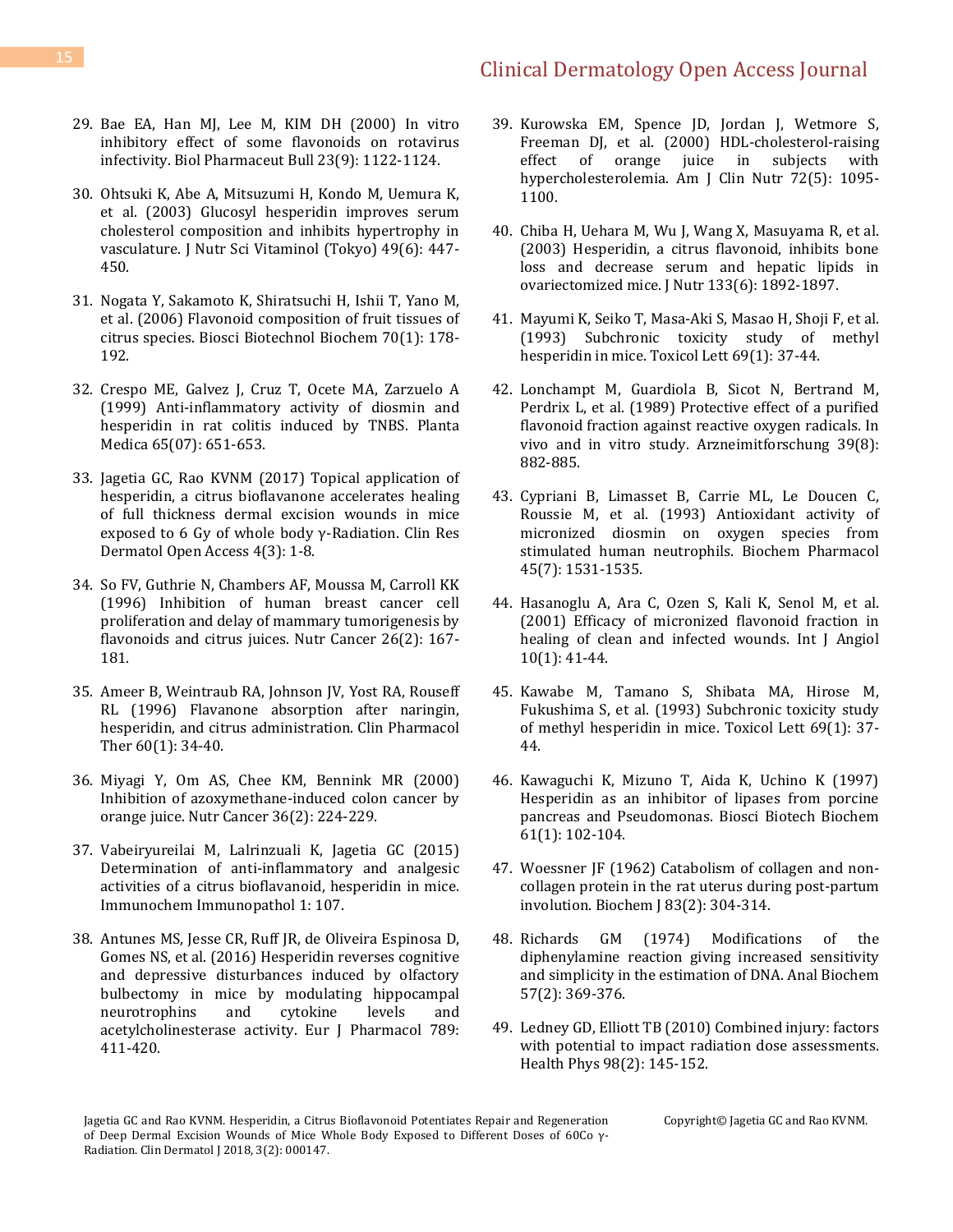- 50. [DiCarlo AL, Maher C, Hick JL, Handling D, Dainiak N, et](https://www.ncbi.nlm.nih.gov/pubmed/21402810)  [al. \(2011\) Radiation injury after a nuclear detonation:](https://www.ncbi.nlm.nih.gov/pubmed/21402810)  [medical consequences and the need for scarce](https://www.ncbi.nlm.nih.gov/pubmed/21402810)  [resources allocation. Disast Med Pub Health Prepared](https://www.ncbi.nlm.nih.gov/pubmed/21402810)  [5\(1\): S32-44.](https://www.ncbi.nlm.nih.gov/pubmed/21402810)
- 51. [Tibbs MK \(1997\) Wound healing followed by](https://www.ncbi.nlm.nih.gov/pubmed/9106919)  [radiation therapy: A review. Radiother Oncol 42\(2\):](https://www.ncbi.nlm.nih.gov/pubmed/9106919)  [99-106.](https://www.ncbi.nlm.nih.gov/pubmed/9106919)
- 52. [Gu Q, Wang D, Cui C, Gao Y, Xia G, et al. \(1998\) Effects](https://www.ncbi.nlm.nih.gov/pubmed/9546747)  [of radiation on wound healing. J Environ Pathol](https://www.ncbi.nlm.nih.gov/pubmed/9546747)  [Toxicol Oncol 17: 117-123.](https://www.ncbi.nlm.nih.gov/pubmed/9546747)
- 53. Peacock EE (1984) Contraction. In: Peacock EE (Ed), Wound Repair. 3rd (Edn.), Philadelphia, WB Saunders, pp: 39-55.
- 54. [Tejero-Trujeque R \(2001\) How do fibroblasts interact](https://www.magonlinelibrary.com/doi/10.12968/jowc.2001.10.6.26092)  [with the extracellular matrix in wound contraction? J](https://www.magonlinelibrary.com/doi/10.12968/jowc.2001.10.6.26092)  [Wound Care 10\(6\): 237-242.](https://www.magonlinelibrary.com/doi/10.12968/jowc.2001.10.6.26092)
- 55. [Grillo HC, Potsaid MS \(1961\) Studies on wound](https://www.ncbi.nlm.nih.gov/pmc/articles/PMC1465954/)  [healing-IV, retardation of contraction by local X](https://www.ncbi.nlm.nih.gov/pmc/articles/PMC1465954/)[irradiation and observations relating to the origin of](https://www.ncbi.nlm.nih.gov/pmc/articles/PMC1465954/)  [fibroblast in repair. Ann Surg 154\(5\): 741-750.](https://www.ncbi.nlm.nih.gov/pmc/articles/PMC1465954/)
- 56. [Kumar P, Jagetia GC \(1995\) Modulation of wound](https://www.ncbi.nlm.nih.gov/pubmed/7794494)  [healing in Swiss albino mice by different doses of](https://www.ncbi.nlm.nih.gov/pubmed/7794494)  [gamma radiation. Burns 21\(3\): 163-165.](https://www.ncbi.nlm.nih.gov/pubmed/7794494)
- 57. [Taren DL, Chvapil M, Weber CW \(1987\) Increasing](https://www.ncbi.nlm.nih.gov/pubmed/3654105)  [the breaking strength of wounds exposed to](https://www.ncbi.nlm.nih.gov/pubmed/3654105)  [preoperative irradiation using vitamin E](https://www.ncbi.nlm.nih.gov/pubmed/3654105)  [supplementation. Int J Nutr Res 57\(2\): 133-137.](https://www.ncbi.nlm.nih.gov/pubmed/3654105)
- 58. [Gieringer M, Gosepath J, Naim R \(2011\) Radiotherapy](https://www.ncbi.nlm.nih.gov/pubmed/21617873)  [and wound healing: principles, management and](https://www.ncbi.nlm.nih.gov/pubmed/21617873)  [prospects. Oncol Rep 26\(2\): 299-307.](https://www.ncbi.nlm.nih.gov/pubmed/21617873)
- 59. [Jacobson LK, Johnson MB, Dedhia RD, Niknam-Bienia](https://www.sciencedirect.com/science/article/pii/S2352587817300256)  [S, Wong AK \(2017\) Impaired wound healing after](https://www.sciencedirect.com/science/article/pii/S2352587817300256)  [radiation therapy: A systematic review of](https://www.sciencedirect.com/science/article/pii/S2352587817300256)  [pathogenesis and treatment. JPRAS Open 13: 92-105.](https://www.sciencedirect.com/science/article/pii/S2352587817300256)
- 60. [Pang C, Ibrahim A, Bulstrode NW, Ferretti P \(2017\)](https://www.ncbi.nlm.nih.gov/pubmed/28261962)  [An overview of the therapeutic potential of](https://www.ncbi.nlm.nih.gov/pubmed/28261962)  [regenerative medicine in cutaneous wound healing.](https://www.ncbi.nlm.nih.gov/pubmed/28261962)  Int wound [14(3): 450-459.
- 61. [Wang PH, Huang BS, Horng HC, Yeh CC, Chen YJ](https://www.ncbi.nlm.nih.gov/labs/pubmed/29169897-wound-healing/)  [\(2018\) Wound healing. J Chin Med Assoc 81\(2\): 94-](https://www.ncbi.nlm.nih.gov/labs/pubmed/29169897-wound-healing/) [101.](https://www.ncbi.nlm.nih.gov/labs/pubmed/29169897-wound-healing/)
- 62. Holchstein AO, Bhatia [A \(2014\) Collagen: Its role in](http://www.podiatrym.com/pdf/2014/11/PodMHochstein814webR2.pdf)  [wound healing. Wound Manage 4\(1\): 104-109.](http://www.podiatrym.com/pdf/2014/11/PodMHochstein814webR2.pdf)
- 63. [Rangaraj A, Harding K, Leaper D \(2011\) Role of](http://www.wounds-uk.com/pdf/content_10039.pdf)  [collagen in wound management. Wounds uk 7\(2\): 54-](http://www.wounds-uk.com/pdf/content_10039.pdf) [63.](http://www.wounds-uk.com/pdf/content_10039.pdf)
- 64. [Grant RA, Cox RW, Kent CM \(1973\) The effects of](https://www.ncbi.nlm.nih.gov/pubmed/4353867)  [gamma irradiation on the structure and reactivity of](https://www.ncbi.nlm.nih.gov/pubmed/4353867)  native and cross-linked collagen fibres. J Anat 115(1): [29-43.](https://www.ncbi.nlm.nih.gov/pubmed/4353867)
- 65. [Chithra P, Sajithlal GB, Chandrakasan G \(1998\)](https://www.ncbi.nlm.nih.gov/pubmed/9562243)  [Influence of Aloe vera on collagen characteristics in](https://www.ncbi.nlm.nih.gov/pubmed/9562243)  [healing dermal wounds in rats. Mol Cell Biochem](https://www.ncbi.nlm.nih.gov/pubmed/9562243)  [181\(1-2\): 71-76.](https://www.ncbi.nlm.nih.gov/pubmed/9562243)
- 66. [Holm Pedersen P, Fenstad AM, Folke LE \(1974\) DNA,](https://www.sciencedirect.com/science/article/pii/0047637474900141)  [RNA and protein synthesis in healing wounds in](https://www.sciencedirect.com/science/article/pii/0047637474900141)  [young and old mice. Mechanisms of ageing and](https://www.sciencedirect.com/science/article/pii/0047637474900141)  [development 3: 173-185.](https://www.sciencedirect.com/science/article/pii/0047637474900141)
- 67. [Eming SA, Krieg T, Davidson JM \(2007\) Inflammation](https://www.ncbi.nlm.nih.gov/pubmed/17299434)  [in wound repair: molecular and cellular mechanisms.](https://www.ncbi.nlm.nih.gov/pubmed/17299434)  [J Invest Dermatol 127\(3\): 514-525.](https://www.ncbi.nlm.nih.gov/pubmed/17299434)
- 68. [RohlJ, Zaharia A, Rudolph M, Murray RZ \(2015\) The](http://www.woundsaustralia.com.au/journal/2301_02.pdf)  [role of inflammation in cutaneous repair. Wound](http://www.woundsaustralia.com.au/journal/2301_02.pdf)  [Practice & Research: J Australian Wound Managem](http://www.woundsaustralia.com.au/journal/2301_02.pdf)  [Assoc 23\(1\): 8-15.](http://www.woundsaustralia.com.au/journal/2301_02.pdf)
- 69. [Witte MB, Barbul A \(2002\) Role of nitric oxide in](https://www.ncbi.nlm.nih.gov/pubmed/11975928)  [wound repair. Am J Surg 183\(4\): 406-412.](https://www.ncbi.nlm.nih.gov/pubmed/11975928)
- 70. [Schäffer MR, Tantry U, Gross SS, Wasserkrug HL,](https://www.ncbi.nlm.nih.gov/pubmed/8661204)  [Barbul A \(1996\) Nitric oxide regulates wound healing.](https://www.ncbi.nlm.nih.gov/pubmed/8661204)  [J Surg Res 63\(1\): 237-240.](https://www.ncbi.nlm.nih.gov/pubmed/8661204)
- 71. [Bainbridge P \(2013\) Wound healing and the role of](https://www.ncbi.nlm.nih.gov/pubmed/23924840)  [fibroblasts. J Wound Care 22\(8\): 407-408.](https://www.ncbi.nlm.nih.gov/pubmed/23924840)
- 72. [Darby IA, Laverdet B, Bonté F, Desmoulière A \(2014\)](https://www.ncbi.nlm.nih.gov/pubmed/25395868/)  [Fibroblasts and myofibroblasts in wound healing.Clin](https://www.ncbi.nlm.nih.gov/pubmed/25395868/)  [Cosmet Investigat Dermatol 7: 301-311.](https://www.ncbi.nlm.nih.gov/pubmed/25395868/)
- 73. [Kendall RT, Feghali Bostwick CA \(2014\) Fibroblasts in](https://www.ncbi.nlm.nih.gov/pubmed/24904424)  [fibrosis: novel roles and mediators. Front Pharmacol](https://www.ncbi.nlm.nih.gov/pubmed/24904424)  [5: 123.](https://www.ncbi.nlm.nih.gov/pubmed/24904424)
- 74. [Velazquez OC \(2007\) Angiogenesis and](https://www.ncbi.nlm.nih.gov/pubmed/17544023)  [vasculogenesis: Inducing the growth of new blood](https://www.ncbi.nlm.nih.gov/pubmed/17544023)  [vessels and wound healing by stimulation of bone](https://www.ncbi.nlm.nih.gov/pubmed/17544023)  marrow–[derived progenitor cell mobilization and](https://www.ncbi.nlm.nih.gov/pubmed/17544023)  [homing. J Vas Surg 45\(Suppl A\): A39-47.](https://www.ncbi.nlm.nih.gov/pubmed/17544023)

Jagetia GC and Rao KVNM. Hesperidin, a Citrus Bioflavonoid Potentiates Repair and Regeneration of Deep Dermal Excision Wounds of Mice Whole Body Exposed to Different Doses of 60Co γ-Radiation. Clin Dermatol J 2018, 3(2): 000147.